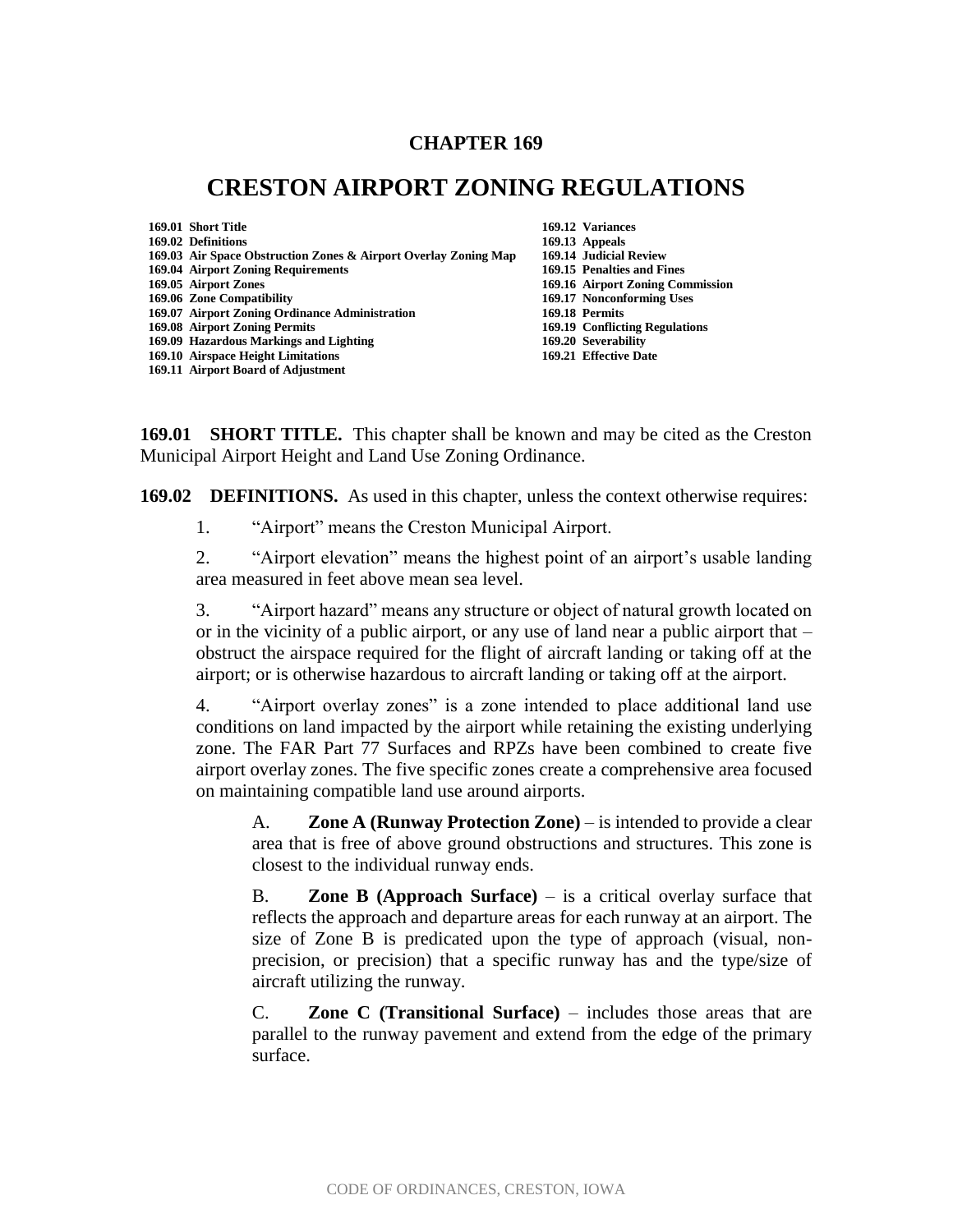D. **Zone D (Horizontal Surface)** – is typically elliptical in shape, depending upon the runway types and configurations at an individual airport.

E. **Zone E (Conical Surface)** – is the outermost zone of the overlay areas and has the least number of land use restriction considerations. Zone E begins at the edge of the horizontal surface and is 4,000 feet in width paralleling the horizontal surface.

5. "Airport Reference Code (ARC)" is a FAA coding system used to relate airport design criteria to the operational and physical characteristics of the airplanes intended to operate at the airport.

6. "Airport Reference Point (ARP)" is the latitude and longitude of the approximate center of the airport.

7. "Airport zoning permit" is a zoning permit allowing new development or alteration or expansion of a nonconforming use.

8. "Airside" is that portion of the airport facility where aircraft movements take place, airline operations areas, and areas that directly serve the aircraft, such as taxiway, runway, maintenance, and fueling areas.

9. "Airport land use  $\&$  height overlay zoning map" is the airport land use  $\&$ height overlay zoning map that is compiled from the criteria in FAR Part 77, "Objects Affecting Navigable Airspace." It shows the area affected by the Airport Overlay Zoning Ordinance, and includes the layout of runways, airport boundaries, and area topography.

10. "Air traffic" means aircraft operating in the air or on an airport surface, exclusive of loading ramps and parking areas.

11. "Approach surface" means a surface longitudinally centered on the extended runway centerline, extending outward and upward from the end of the primary surface. The approach slope of a runway is set forth in this ordinance and is dependent upon the approach type.

12. "Aviation Easement" is a grant of a property interest in land over which a right of unobstructed flight in the airspace is established.

13. "Board of Adjustment" means a board consisting of five members appointed by the Council/Board of Supervisors as provided in Chapter 329.12 of the Code of Iowa.

14. "Conical surface" means a surface extending upward and outward from the periphery of the horizontal surface at a slope of 20 feet horizontally for every one foot vertically (20:1) for a horizontal distance of 4,000 feet.

15. "Commercial uses" means a use category including land uses or activities involving the production, processing, manufacturing, or sale of goods or services for financial gain, including uses that provide merchandise to the general public. Accessory use may include offices, storage, food service, or other amenities primarily for the use of employees and parking.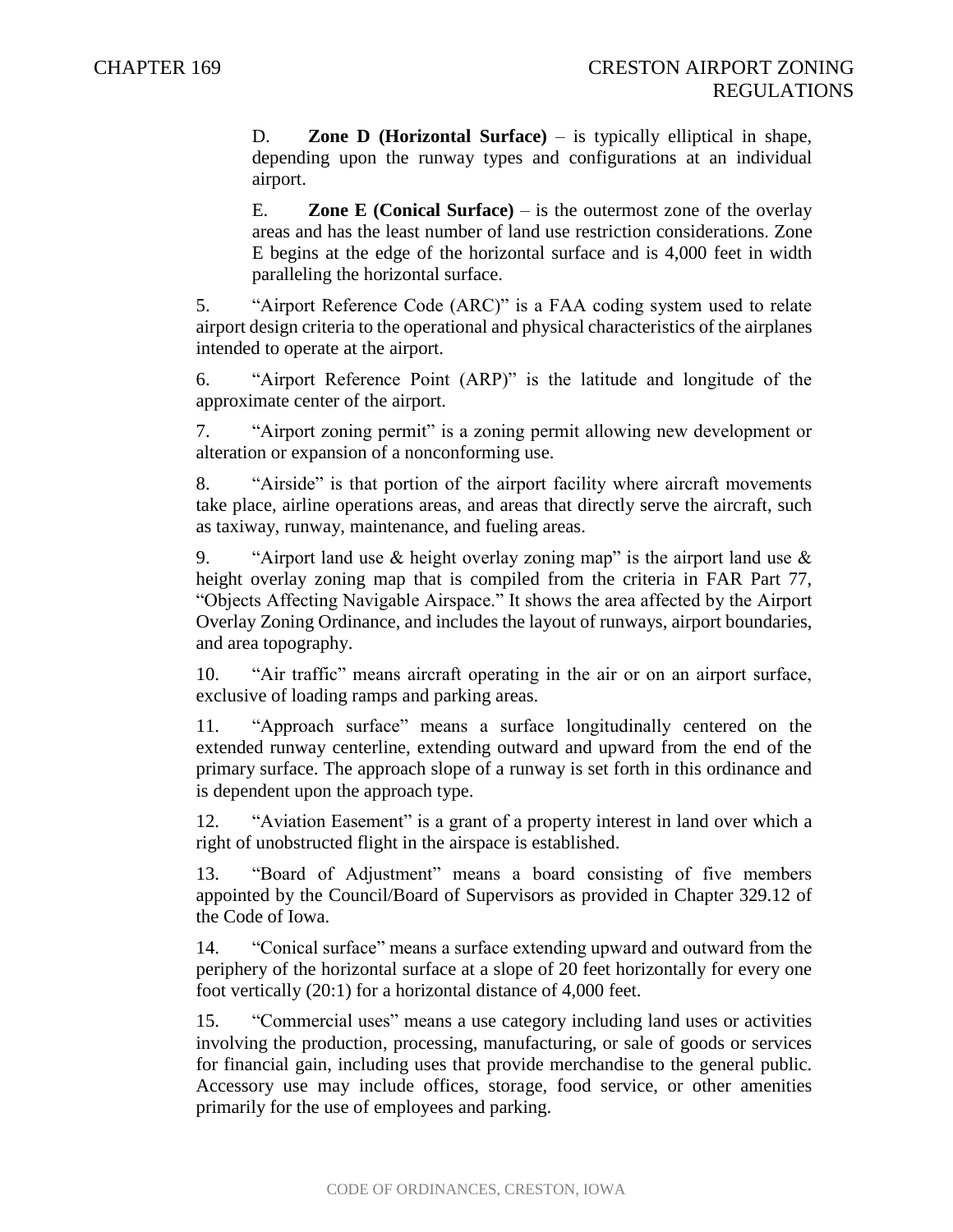16. "Creston municipal airport" is defined as any areas of land or water that is used, or intended for use, for the landing, takeoff, and storage of aircraft. Any appurtenant areas that are used, or intended for use, for airport buildings, other airport facilities, or right-of-way; and all airport buildings and facilities located on the areas specified in this definition.

17. "Easement" is the legal right of one party to use a portion of the total rights in real estate owned by another party. This may include the right of passage over, on, or below property; certain air rights above the property, including view rights; and the rights to any specified form of development or activity, as well as any other legal rights in the property that may be specified in the easement document.

18. "Federal Aviation Administration (FAA)" is a federal agency charged with regulating air commerce to promote its safety and development; encourage and develop civil aviation, air traffic control, air navigation; and promoting the development of a national system of airports.

19. "Federal Aviation Regulations (FAR)" are regulations established and administered by the FAA that govern civil aviation and aviation-related activities.

20. "Hazard to air navigation" means an obstruction determined to have a substantial adverse effect of the safe and efficient utilization of the navigable airspace.

A. **FAR Part 36** (FAA FAR Sec. 36.1) is a regulation establishing noise standards for the civil aviation fleet.

B. **FAR Part 91** (FAA FAR Sec 91.1) is a regulation pertaining to air traffic and general operating rules, including operating noise limits.

C. **FAR Part 150** (FAA FAR Sec. 150.1) is a regulation pertaining to airport noise compatibility planning.

D. **FAR Part 161** (FAA FAR Sec. 161.1) is a regulation pertaining to notice and approval of airport noise and access restrictions.

E. **FAR Part 77** (FAA FAR Sec. 77.1) describes objects affecting navigable airspace – Part 77 (1) establishes standards for determining obstructions in navigable airspace; (2) defines the requirements for notice to the FAA Administrator of certain proposed construction or alteration; (3) provides for aeronautical studies of obstructions to air navigation to determine their effect on the safe and efficient use of airspace; (4) provides for public hearings on the hazardous effect of proposed construction or alteration on air navigation; and (5) provides for establishing antenna farm areas.

21. "General aviation airport" is any airport that is not an air carrier airport or a military facility.

22. "Height" for this ordinance is utilized for the purpose of determining the height limits in all zones set forth in this Ordinance; height shall be measured as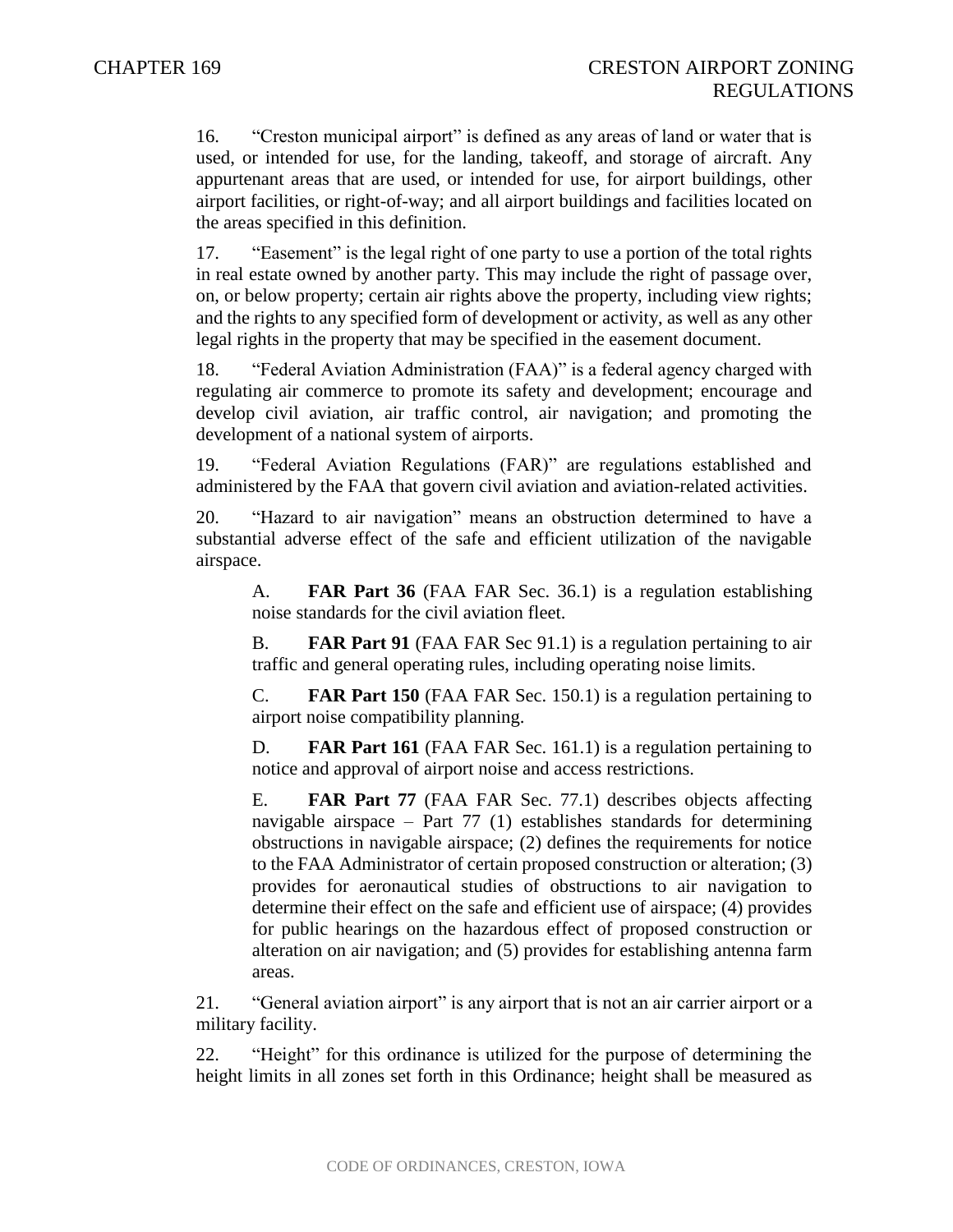the highest point of a structure, tree, or other object of natural growth, measured from the mean sea level elevation unless otherwise specified.

23. "Hold harmless agreement" means an agreement that holds airport sponsors or jurisdictions harmless for alleged damages resulting from airport operations. Such agreements are recorded in deeds or permits as a condition of approval of a regulatory land use decision.

24. "Horizontal surface" means a horizontal plane 150 feet above the established airport elevation and encompasses an area from the transitional surface to the conical surface. The perimeter is constructed by generating arcs from the center of each end of the primary surface and connecting the adjacent arcs by lines tangent to those arcs.

25. "Industrial, wholesale trade, and storage uses" means a use category including the following use types:

A. Industrial development or uses involved in the research, design, manufacturing, processing, fabrication, packaging, or assembly of goods. Natural, manufactured, raw, secondary, or partially completed materials may be used. Products may be finished or semi-finished and are generally made for the wholesale market, for transfer to other plants, or to order for firms or customers. Goods are generally not displayed or sold on site, but if so, they are a subordinate part of sales (typically 10% or less of the total gross floor area). Relatively few customers come to the site.

B. Industrial, manufacturing, wholesale trade, and warehouse/storage uses including uses that produce goods from raw or finished materials, uses that distribute goods in large quantities to primarily wholesale customers, or provide for storage or warehousing of goods, either in enclosed buildings or outdoors. Few customers, especially the general public, come to the site. Accessory activities may include sales, offices, parking or storage.

26. "Imaginary surfaces" are those surfaces established in relation to the airport and to each runway consistent with FAR Part 77 in which any object extending above these imaginary surfaces, by definition, is an obstruction.

27. "Incompatible land use" is the use of land which is normally incompatible with the aircraft and airport operations (such as, but not limited to, homes, schools, nursing homes, hospitals, and libraries).

28. "Instrument approach procedure" means a series of predetermined maneuvers for the orderly transfer of an aircraft under instrument flight conditions from the beginning of the initial approach to a landing or to a point from which a landing may be made visually. It is prescribed and approved for a specific airport by competent authority.

29. "Instrument flight rules" means rules governing the procedure for conducting instrument flight. In addition, it is a term used by pilots and controllers to indicate a type of flight plan.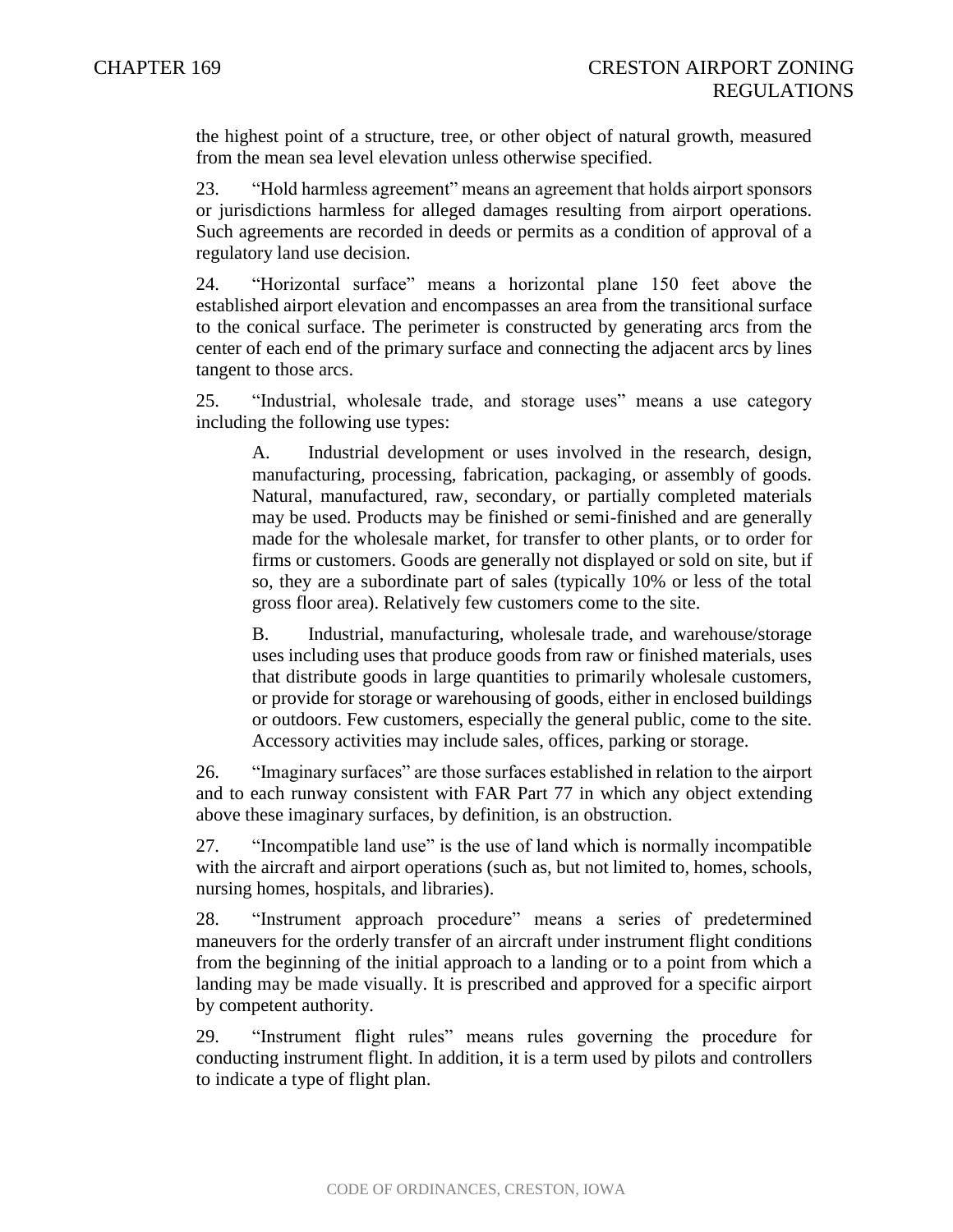30. "Instrument landing system" means a precision instrument approach system that normally consists of the following electronic components and visual aids: localizer, glideslope, outer marker, middle marker, and approach lights.

31. "Itinerant operation" means the takeoff or landing operations of airplanes going from one airport to another airport that involves a trip of at least 20 miles. Local operations are excluded.

32. "Land use compatibility" is the coexistence of land use surrounding the airport with airport-related activities.

33. "Lighting and marking of hazards to air navigation" is the installation of appropriate lighting fixtures, painted markings or other devices to such objects or structures that constitute hazards to air navigation.

34. "Mitigation" is the avoidance, minimization, reduction, elimination or compensation for adverse environmental effects of a proposed action.

35. "Navigation aids (NAVAID)" means any facility used by an aircraft for guiding or controlling flight in the air or the landing or takeoff of an aircraft.

36. "Navigable airspace" is the airspace above minimum altitude for safe flight, and includes the airspace needed to ensure safety in takeoff and landing of aircraft.

37. "Noise exposure contours" are lines drawn around a noise source indicating constant energy levels of noise exposure. DNL is the measure used to describe community exposure to noise.

38. "Noise impact" is a condition that exists when the noise levels that occur in an area exceed a level identified as appropriate for the activities in the area.

39. "Noise sensitive area" is defined as an area where noise interferes with normal activities associated with the area's use. Examples of noise-sensitive areas include residential, educational, health, and religious structures and sites, and parks, recreational areas (including areas with wilderness characteristics), wildlife refuges, and cultural and historical sites where a quiet setting is a generally recognized feature or attribute.

40. "Nonconforming use" means any pre-existing structure, object of natural growth or use of land which is inconsistent with the provisions of this chapter or an amendment thereto.

41. "Non-precision instrument runway" means a runway having an existing instrument approach procedure utilizing air navigation facilities with only horizontal guidance or area type navigation equipment, for which a straight-in nonprecision instrument approach procedure has been approved or planned.

42. "Object" includes, but is not limited to above ground structures, NAVAIDSs, people, equipment, vehicles, natural growth, terrain, and parked aircraft.

43. "Obstruction" means any structure, growth or other object, including a mobile object, which exceeds a limiting height set forth in this chapter.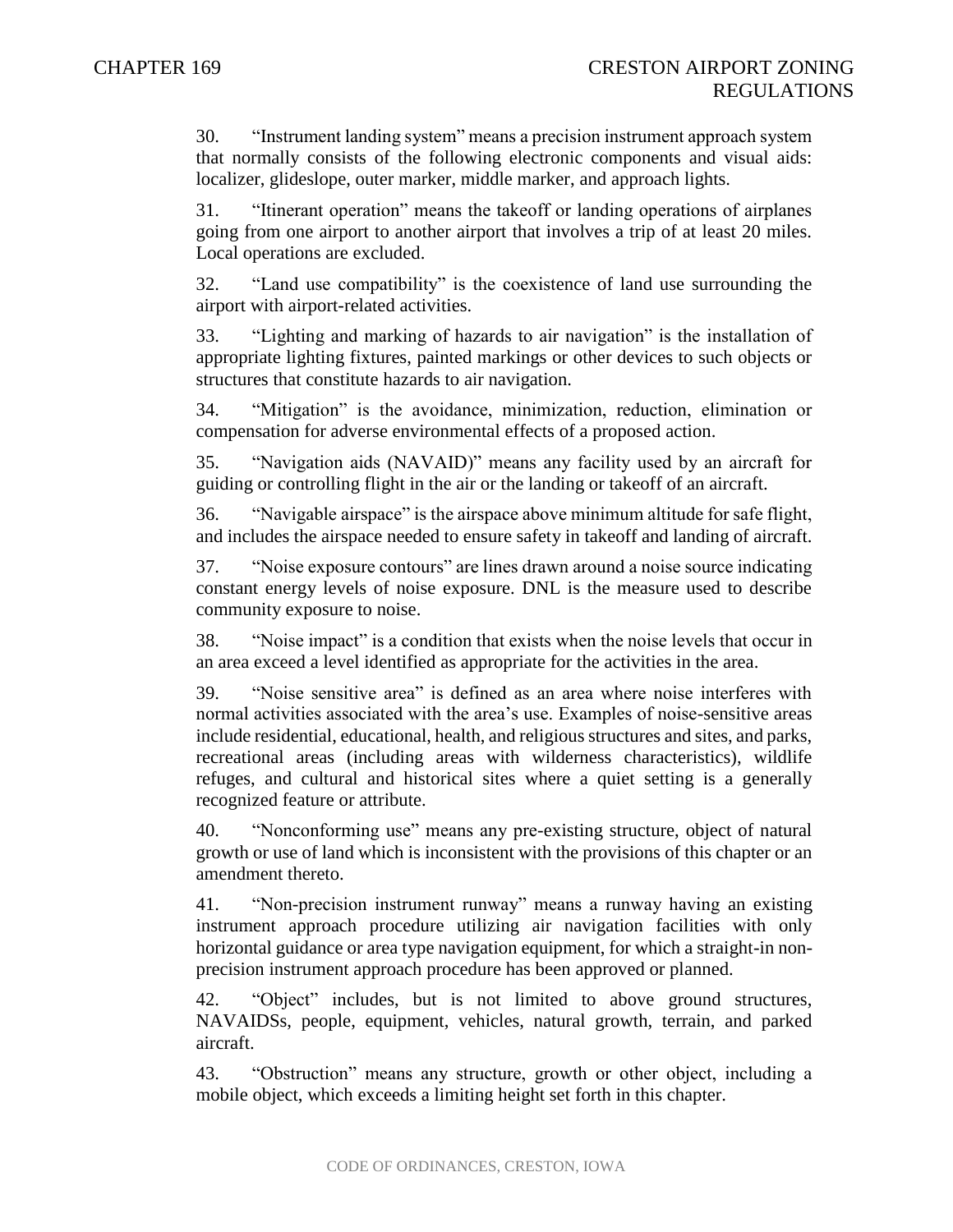44. "Overlay Zone" is a mapped zone that imposes a set of requirements in addition to those of the underlying zoning district.

45. "Part 150 Study" is the abbreviated name of the airport noise compatibility planning process outlined in Part 150 of the Federal Aviation Regulation (FAR) that allows airport owners to voluntarily submit noise exposure maps and noise compatibility programs to the FAA for review and approval.

46. "Primary runway" means the runway used for the majority of airport operations. Large, high-activity airports may operate two or more parallel primary runways.

47. "Primary surface" means a surface longitudinally centered on a runway. When the runway has a specially prepared hard surface, the primary surface extends 200 feet beyond each end of that runway; for military runways or when the runway has no specially prepared hard surface or planned hard surface, the primary surface ends at each end of that runway. The width of the primary surface is set forth in FAR Part 77. The elevation of any point on the primary surface is the same as the elevation of the nearest point on the runway centerline.

48. "Primary runway" is the runway used for the majority of airport operations. Large, high-activity airports may operate two or more parallel primary runways.

49. "Public Assembly Use" means a structure or outdoor facility where concentrations of people gather for purposes such as deliberation, education, shopping, business, entertainment, amusement, sporting events, or similar activities, but excluding air shows. "Public assembly use" does not include places, where people congregate for relatively short periods of time, such as parking lots and bus stops, or uses approved by the FAA in an adopted airport master plan.

50. "Public Use Airport" means either a publicly owned airport or a privately owned airport open for public use.

51. "Residential and Accommodation Uses" means a use category that includes the following use types:

A. Residential uses that provide living accommodations, including sleeping, eating, cooking, and sanitary facilities, to one or more persons, and where tenancies typically last longer than 30 days.

B. Accommodation uses characterized by visitor-serving facilities that provide temporary lodging in guest rooms or guest units, for compensation, and with an average length of stay of less than 30 days. Accessory uses may include pools and other recreational facilities for the exclusive use of guests, limited storage, restaurants, bars, meeting facilities, and other offices.

52. "Runway" means a defined area of an airport prepared for landing and takeoff of aircraft along its length.

53. "Runway Protection Zone" is an area of the runway end designed to enhance the protection of people and property on the ground.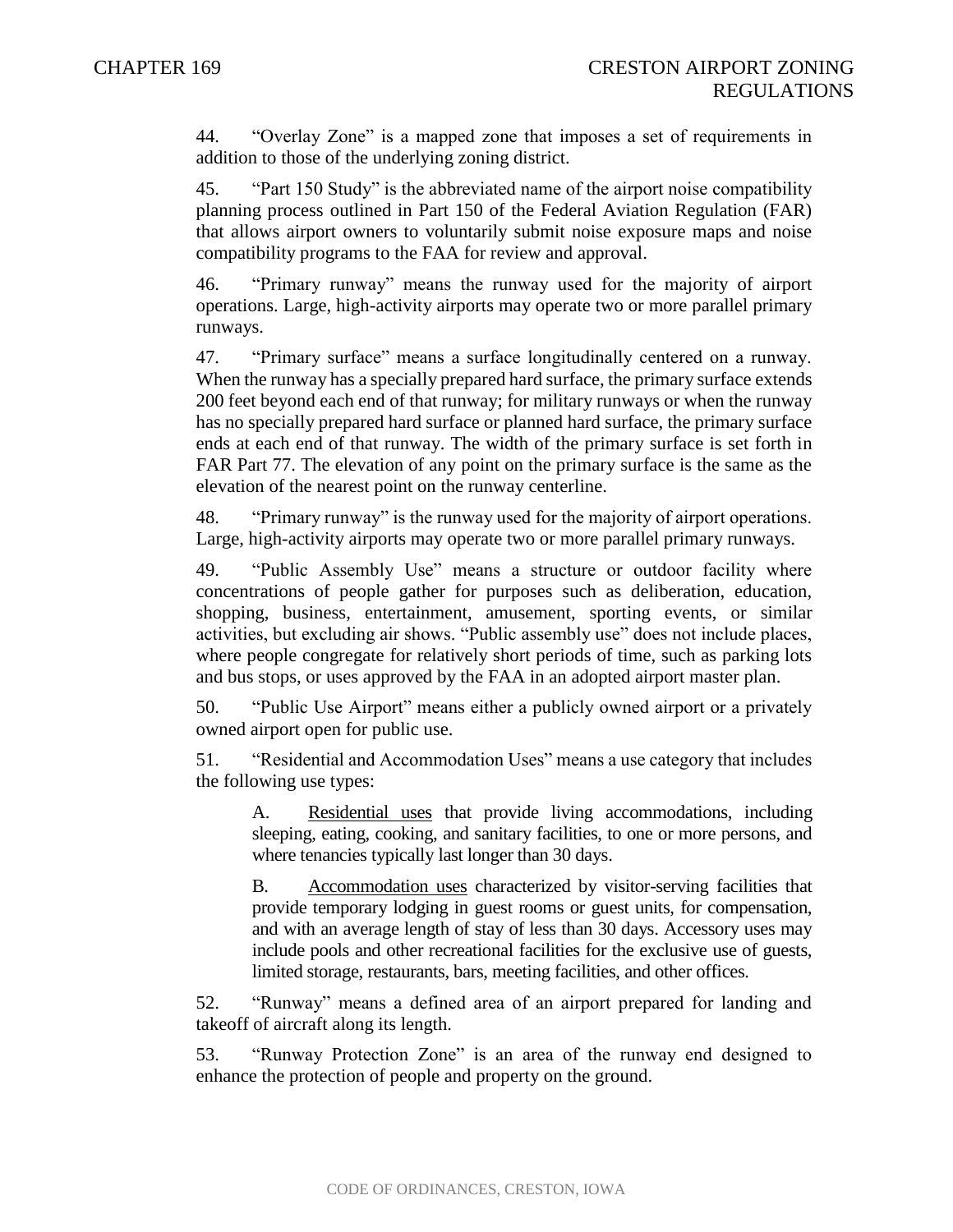54. "Runway Safety Area" is a defined surface surrounding the runway prepared or suitable for reducing the risk of damage to airplanes in the event of an overshoot, or excursion from the runway.

55. "Structure" means any object constructed or installed by humans, including, but without limitation, buildings, towers, smokestacks, and overhead transmission lines, including the poles or other structures supporting the same.

56. "Transitional surfaces" means the transitional surface that extends outward and upward at right angles to the runway centerline and extends at a slope of seven feet horizontally for each one foot vertically (7:1) from the sides of the primary and approach surfaces. The transitional surfaces extend to the point at which they intercept the horizontal surface at a height of 150 feet above the established airport elevation.

57. "Utility runway" means a runway that is constructed for and intended to be used by propeller driven aircraft of 12,500 pounds maximum gross weight or less.

58. "Variance" is an authorization for the construction or maintenance of a building or structure, or for the establishment or maintenance of a use of land that is prohibited by a zoning ordinance. A lawful exception from specific zoning ordinance standards and regulations predicated on the practical difficulties and/or unnecessary hardships by the petitioner being required to comply with the regulations and standards from which a variance is sought.

59. "Visual approach" means an approach to an airport conducted with visual reference to the terrain.

60. "Visual runway" means a runway without an existing or planned straightin instrument approach procedure.

61. "Visual Flight Rules (VFR)" means rules that govern the procedures for conducting flight under visual conditions. The term "VFR" is also used in the United States to indicate weather conditions that are equal to or greater than minimum VFR requirements. In addition, "VFR" is used by pilots and controllers to indicate the type of flight plan.

62. "Wetland" means land on which water covers the soil is present either at or near the surface of the soil or within the root zone, all year or for varying periods of time during the year, including during the growing season. Wetlands provide a variety of functions and can be regulated by local, state, and Federal laws. Normally, wetlands are attractive to many types of wildlife, including many that rank high on the list of hazardous wildlife species.

63. "Wildlife hazards" means species of wildlife (birds, mammals, reptiles), including feral animals and domesticated animals not under the control, that are associated with aircraft strike problems, are capable of causing structural damage to airport facilities, or act as attractants to other wildlife that pose a strike hazard.

64. "Zoning Permit" is a permit allowing new development or alteration or expansion of a nonconforming use.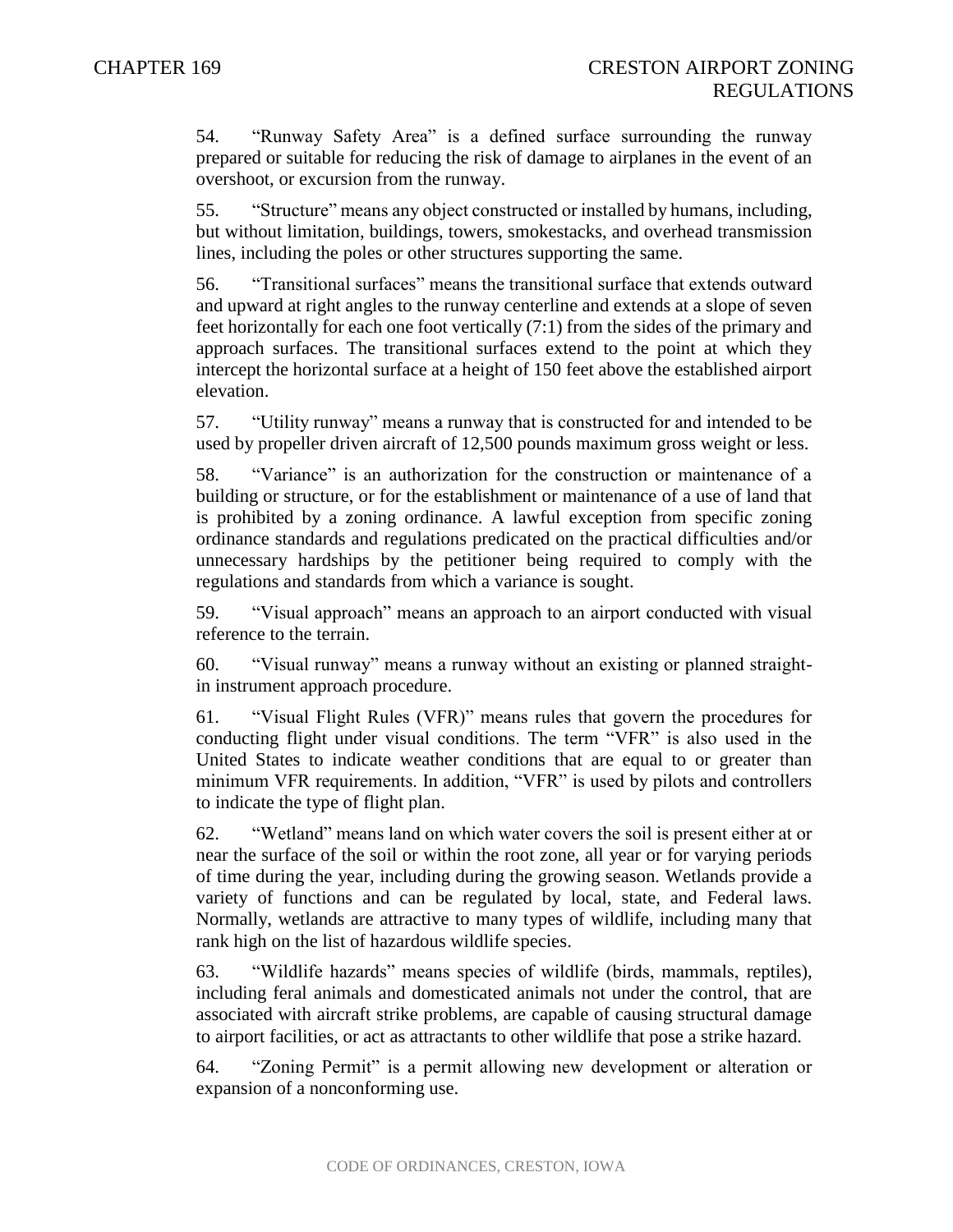#### **169.03 AIR SPACE OBSTRUCTION ZONES & AIRPORT OVERLAY ZONING**

**MAP.** The zones established by this ordinance are illustrated on the official Creston Municipal Airport Zoning Map. Such Official Airport Zoning Map may be amended from time to time, and all notations, references, elevations, data, zone boundaries, and other information thereon, is hereby adopted as part of this ordinance.

**169.04 AIRPORT ZONING REQUIREMENTS.** In accordance with Section 329.10, *Iowa Code*, there are three (3) principal airport zoning requirements supported by additional information contained within the following remaining sections of this ordinance. These basic zoning requirements state:

1. All airport zoning regulations adopted under this chapter shall be reasonable and none shall impose any requirement or restriction which is not necessary to effectuate the purpose of this chapter.

2. *a.* Airport zoning adopted under this chapter may require, at the municipality's expense, the removal, lowering, or other change or alteration of any structure or tree, or a change in use, not conforming to the height regulations when adopted or amended.

*b.* Airport zoning regulations adopted under this chapter may require a property owner to permit the municipality at its own expense to install, operate, and maintain on the property markers and lights as necessary to indicate to operators of aircraft the presence of the airport hazard.

3. All such regulations may provide that a preexisting legal nonconforming structure, tree, natural growth, or use, shall not be replaced, rebuilt, altered, allowed to grow higher, or replanted, so as to constitute a greater airport hazard than it was when the airport zoning regulations or amendments to the regulations were adopted.

**169.05 AIRPORT ZONES.** In order to carry out the provisions of this chapter, there are hereby created and established certain zones which include all of the land lying beneath the approach surfaces, transitional surfaces, horizontal surfaces, and conical surfaces as they apply to the Creston Municipal Airport. Such zones are shown on the Creston Municipal Airport Zoning Map, which is on file at City Hall. An area located in more than one (1) of the following zones is considered to be only in the zone with the more restrictive limitations. The various zones are hereby established and defined as follows:

1. Zone A – Runway Protection Zone (RPZ) – Zone A is intended to provide a clear area that is free of aboveground obstructions and structures. This zone is closest to the individual runway ends. The dimensional standards for this zone are shown in the following table:

|                  | Approach                      |                  | Dimensions                   |                                       |              |
|------------------|-------------------------------|------------------|------------------------------|---------------------------------------|--------------|
| Runway<br>Ends   | Visibility<br><b>Minimums</b> | Length<br>L feet | Inner<br>Width<br>$W_1$ feet | Outer<br>Width<br>$\mathbf{W}_2$ feet | RPZ<br>Acres |
| <b>Runway 16</b> | 1 Mile                        | 1,700            | 500                          | 1,010                                 | 29.465       |

Table 1. Zone A – Dimensional Requirements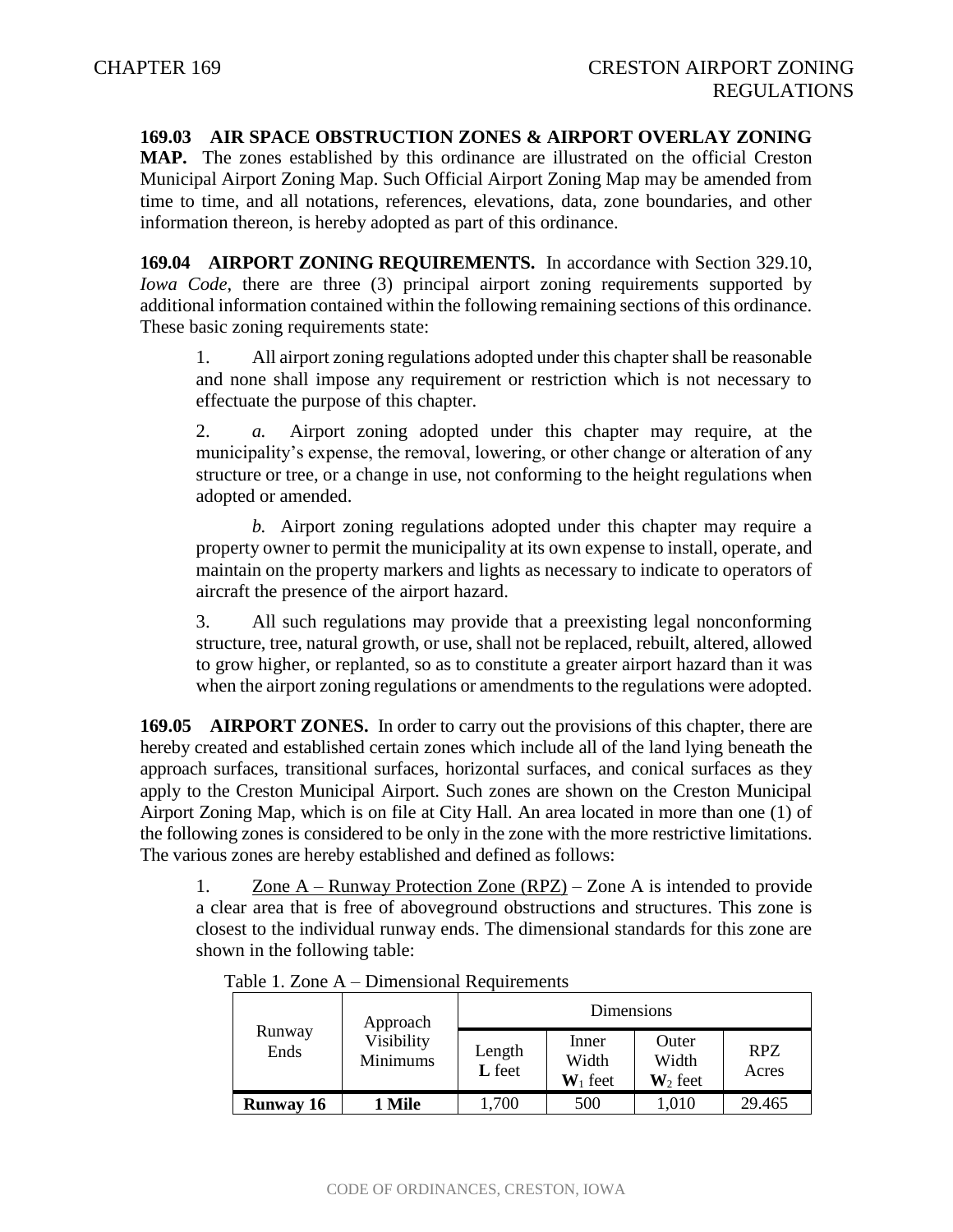| <b>Runway 34</b>                                                                           | <b>Mile</b> | 700  | 500 | 0.010 | 29.465 |  |
|--------------------------------------------------------------------------------------------|-------------|------|-----|-------|--------|--|
| <b>Runway 04</b>                                                                           | Visual      | ,000 | 250 | 450   | 8.035  |  |
| <b>Runway 22</b>                                                                           | Visual      | 000  | 250 | 450   | 8.035  |  |
| AC 150/5200 12 current odition Airport Docion Standards<br>$C_{\Omega\Pi}$ roo $\cdot$ EAA |             |      |     |       |        |  |

Source: FAA AC 150/5300-13, current edition, Airport Design Standards

2.  $\text{Zone } B - \text{Approach Surface} - \text{Zone } B$  is a critical airport overlay zoning surface that reflects the approach and departure areas for each runway at an airport. The size of Zone B is predicated upon the type of approach (visual, non-precision, or precision) that a specific runway has the type/size of aircraft utilizing the runway.

The table on the following page illustrates the various sizes of Zone B based upon the specific runway criteria. A portion of Zone B is overlain by Zone A because the approach surface and RPZ overlap the entire length of the RPZ. Consequently, the length of Zone B begins at the inner edge of the RPZ.

|                                                        | Runway Dimensional Standards (Feet) |              |              |              |  |  |
|--------------------------------------------------------|-------------------------------------|--------------|--------------|--------------|--|--|
| <b>Item</b>                                            | Runway<br>16                        | Runway<br>34 | Runway<br>04 | Runway<br>22 |  |  |
| Primary Surface width and <b>Zone B</b><br>inner width | 500                                 | 500          | 250          | 250          |  |  |
| <b>Zone B</b> end width                                | 3,500                               | 3,500        | 1,250        | 1,250        |  |  |
| <b>Zone B</b> length                                   | 10,000                              | 10,000       | 5,000        | 5,000        |  |  |
| <b>Zone C</b> width                                    | 1,050                               | 1,050        | 1,050        | 1,050        |  |  |
| <b>Zone D</b> radius                                   | 10,000                              | 10,000       | 10,000       | 10,000       |  |  |
| <b>Zone E</b> width                                    | 4,000                               | 4,000        | 4,000        | 4,000        |  |  |

Table 2. Airport Overlay Zones B through E Dimensional Standards

3.  $\text{Zone C}-\text{Transitional Surface}-\text{Zone C}$  includes those areas that are parallel to the runway pavement and extend 1,050′ from the edge of the primary surface paralleling the runway and extended runway centerline until they reach the end of Zone A at a 90 degree angle. The specific dimensions for Zone C are based upon various options for the primary surface that is predicated upon the type of approach and critical aircraft.

4. Zone  $D$  – Horizontal Surface – Zone D is typically elliptical in shape, depending upon the runway types and configurations at individual airports.

5. Zone  $E -$  Conical Surface – Zone E is the outermost zone of the airport overlay zoning areas and has the least number of land use restriction considerations. The zone begins at the edge of the horizontal surface and is 4,000 feet in width paralleling the horizontal surface.

**169.06 ZONE COMPATIBILITY.** The following tables shall be utilized to evaluate land use compatibility for various land use classifications.

1. Uses identified as compatible shall not require additional review, however, consideration should be given to the following areas of concerns: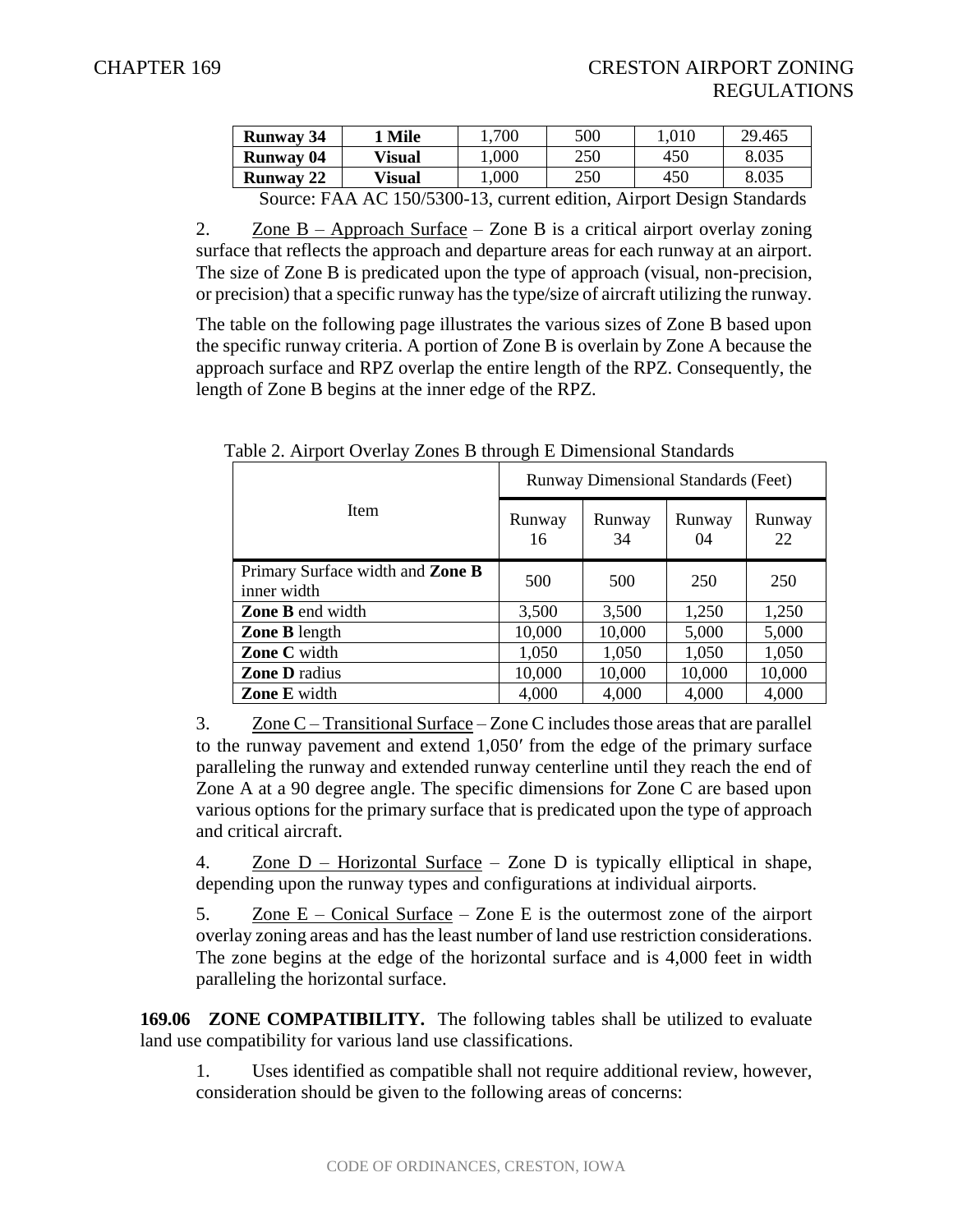- Noise sensitivity related issues
- High concentrations of people
- Tall structures
- Visual obstructions
- Wildlife and bird attractants
- Additional Considerations
	- o Flammable substances
	- o Electrical, navigational, or radio interference

2. Uses found to be NOT compatible shall be precluded from development within the specific zones.

3. Uses found to require additional review shall be evaluated for general compatibility utilizing the *Compatible Land Use Planning Checklist* and the areas of concern noted above.

| <b>Creston Municipal Airport Zone Chart</b>                                                                                                                                                    |           |           |                       |           |                |  |  |
|------------------------------------------------------------------------------------------------------------------------------------------------------------------------------------------------|-----------|-----------|-----------------------|-----------|----------------|--|--|
| $AR = Additional Review Required$<br>$C = Compute$                                                                                                                                             |           |           | $NC = Not$ Compatible |           |                |  |  |
| <b>Land Uses</b>                                                                                                                                                                               | Zone      | Zone      | Zone                  | Zone      | Zone           |  |  |
|                                                                                                                                                                                                | A         | B         | $\overline{C}$        | D         | E              |  |  |
| <b>Residential Activities</b>                                                                                                                                                                  |           |           |                       |           |                |  |  |
| <b>Single-Family Uses</b> (1 dwelling per lot)                                                                                                                                                 |           |           |                       |           |                |  |  |
| Detached Single Family Dwelling (i.e. farm<br>dwelling, detached single family house,<br>manufactured/modular/mobile homes if                                                                  | <b>NC</b> | <b>AR</b> | <b>AR</b>             | <b>AR</b> | $\mathbf C$    |  |  |
| converted to real property and taxed)                                                                                                                                                          |           |           |                       |           |                |  |  |
| Detached Zero Lot Line Dwelling (i.e.<br>condominium)                                                                                                                                          | <b>NC</b> | <b>AR</b> | <b>AR</b>             | AR        | $\mathbf C$    |  |  |
| Attached Single Family Dwelling (i.e.<br>townhouses)                                                                                                                                           | <b>NC</b> | <b>AR</b> | <b>AR</b>             | <b>AR</b> | $\mathbf C$    |  |  |
| Two Family Uses (i.e. two principal<br>dwelling units within one building on the<br>same parcel)                                                                                               | <b>NC</b> | <b>AR</b> | <b>AR</b>             | <b>AR</b> | $\mathbf C$    |  |  |
| <b>Multi-Family Uses</b> (i.e. three or more principal dwelling units within a single building on the<br>same parcel, apartments such as condominium, elder, assisted living, townhouse-style) |           |           |                       |           |                |  |  |
| Low-Rise (1-3 Levels)                                                                                                                                                                          | <b>NC</b> | AR        | <b>NC</b>             | AR        | $\mathbf C$    |  |  |
| Mid-Rise (4-12 Levels)                                                                                                                                                                         | NC        | NC        | <b>NC</b>             | <b>AR</b> | $\mathbf C$    |  |  |
| $High-Rise (13+Levels)$                                                                                                                                                                        | NC        | NC        | <b>NC</b>             | <b>AR</b> | $\overline{C}$ |  |  |
| Group Living Uses (i.e. assisted living,<br>group care facilities, nursing and<br>convalescent homes, independent group<br>living)                                                             | <b>NC</b> | <b>AR</b> | <b>AR</b>             | <b>AR</b> | $\mathbf C$    |  |  |
| <b>Manufactured Housing Parks</b>                                                                                                                                                              | NC        | <b>AR</b> | <b>AR</b>             | <b>AR</b> | $\mathbf C$    |  |  |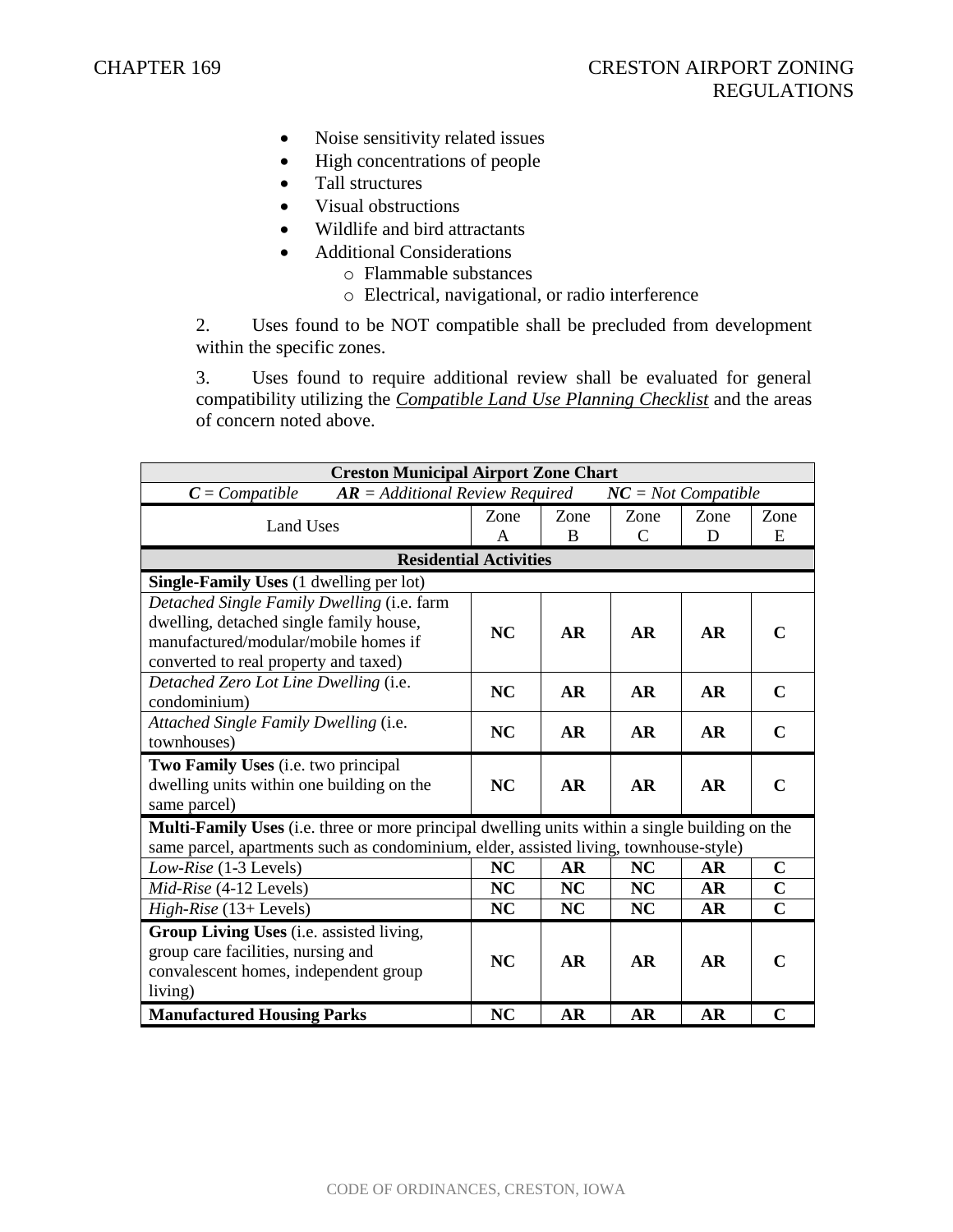| <b>Creston Municipal Airport Zone Chart</b>                                                    |           |           |              |             |                |  |
|------------------------------------------------------------------------------------------------|-----------|-----------|--------------|-------------|----------------|--|
| $C = Compute$<br>$AR = Additional Review Required$<br>$NC = Not$ Compatible                    |           |           |              |             |                |  |
| <b>Land Uses</b>                                                                               | Zone      | Zone      | Zone         | Zone        | Zone           |  |
|                                                                                                | A         | B         | $\mathsf{C}$ | D           | E              |  |
| <b>Commercial Activities</b>                                                                   |           |           |              |             |                |  |
| Eating and Drinking Establishments (i.e.                                                       |           |           |              |             |                |  |
| restaurants, cafes, coffee shops, fast food                                                    | <b>NC</b> | <b>AR</b> | <b>AR</b>    | $\mathbf C$ | C              |  |
| restaurants, bars, nightclubs, taverns, cocktail                                               |           |           |              |             |                |  |
| lounges                                                                                        |           |           |              |             |                |  |
| <b>Quick Vehicle Servicing Uses (i.e. full-serve</b>                                           |           |           |              |             |                |  |
| and mini-serve gas station, unattended card                                                    | <b>NC</b> | AR        | AR           | $\mathbf C$ | $\mathbf C$    |  |
| key service stations, car washes)                                                              |           |           |              |             |                |  |
| <b>Office Uses</b> (i.e. business, government, professional, medical, or financial)            |           |           |              |             |                |  |
| General Office (i.e. professional offices, financial businesses, government offices)           |           |           |              |             |                |  |
| Low-Rise (1-3 Levels)                                                                          | <b>NC</b> | AR        | <b>AR</b>    | AR          | $\mathbf C$    |  |
| Mid-Rise (4-12 Levels)                                                                         | NC        | <b>NC</b> | NC           | AR          | $\overline{C}$ |  |
| $High-Rise (13+Levels)$                                                                        | <b>NC</b> | <b>NC</b> | <b>NC</b>    | <b>AR</b>   | $\mathbf C$    |  |
| Medical/Dental Office (i.e. medical and dental clinics, chiropractic clinics, physical therapy |           |           |              |             |                |  |
| clinics)                                                                                       |           |           |              |             |                |  |
| Low-Rise (1-3 Levels)                                                                          | <b>NC</b> | AR        | <b>AR</b>    | <b>AR</b>   | $\mathbf C$    |  |
| Mid-Rise (4-12 Levels)                                                                         | <b>NC</b> | NC        | NC           | AR          | $\mathbf C$    |  |
| High-Rise (13+ Levels)                                                                         | <b>NC</b> | <b>NC</b> | <b>NC</b>    | <b>AR</b>   | $\mathbf C$    |  |
| Retail Uses (i.e. sale, lease, or rent of new or used products)                                |           |           |              |             |                |  |
| Sales-Oriented (i.e. appliances, convenience                                                   |           |           |              |             |                |  |
| stores, bakeries, electronics, furniture, garden                                               | <b>NC</b> | <b>AR</b> | <b>AR</b>    | <b>AR</b>   | $\mathbf C$    |  |
| supplies, gas stations, groceries, hardware,                                                   |           |           |              |             |                |  |
| malls, strip malls, videos)                                                                    |           |           |              |             |                |  |
| Personal Service-Oriented (i.e. retail service-                                                |           |           |              |             |                |  |
| banking establishments, Laundromats/dry                                                        | <b>NC</b> | <b>AR</b> | AR           | <b>AR</b>   | $\mathbf C$    |  |
| cleaning, quick printing services,                                                             |           |           |              |             |                |  |
| beauty/tanning salons, funeral homes)<br>Repair-Oriented (i.e. consumer goods-                 |           |           |              |             |                |  |
| electronics, office equipment, appliances)                                                     | <b>NC</b> | AR        | <b>AR</b>    | <b>AR</b>   | $\mathbf C$    |  |
| Hospitality-Oriented (hotels, motels, convention centers, meeting halls, event facilities)     |           |           |              |             |                |  |
| Low-Rise (1-3 Levels)                                                                          | <b>NC</b> | <b>AR</b> | AR           | AR          | $\mathbf C$    |  |
| Mid-Rise (4-12 Levels)                                                                         | <b>NC</b> | <b>NC</b> | NC           | AR          | $\mathbf C$    |  |
| $High-Rise$ (13+ Levels)                                                                       | <b>NC</b> | NC        | NC           | <b>AR</b>   | $\mathbf C$    |  |
| Outdoor Storage and Display-Oriented (i.e.                                                     |           |           |              |             |                |  |
| outdoor storage-lumber yards, vehicle sales,                                                   |           |           |              |             |                |  |
| landscape material and nursery product sales,                                                  | <b>NC</b> | AR        | AR           | <b>AR</b>   | $\mathbf C$    |  |
| farm supply, and equipment sales)                                                              |           |           |              |             |                |  |
| Surface Passenger Services (i.e. passenger                                                     |           |           |              |             |                |  |
| terminals for buses, rail services, local taxi,                                                | NC        | <b>AR</b> | AR           | $\mathbf C$ | $\mathbf C$    |  |
| and limousine services)                                                                        |           |           |              |             |                |  |
| Vehicle Repair Uses (i.e. vehicle repair or                                                    |           |           |              |             |                |  |
| service shops, alignment shops, tire sales)                                                    | <b>NC</b> | AR        | AR           | $\mathbf C$ | $\mathbf C$    |  |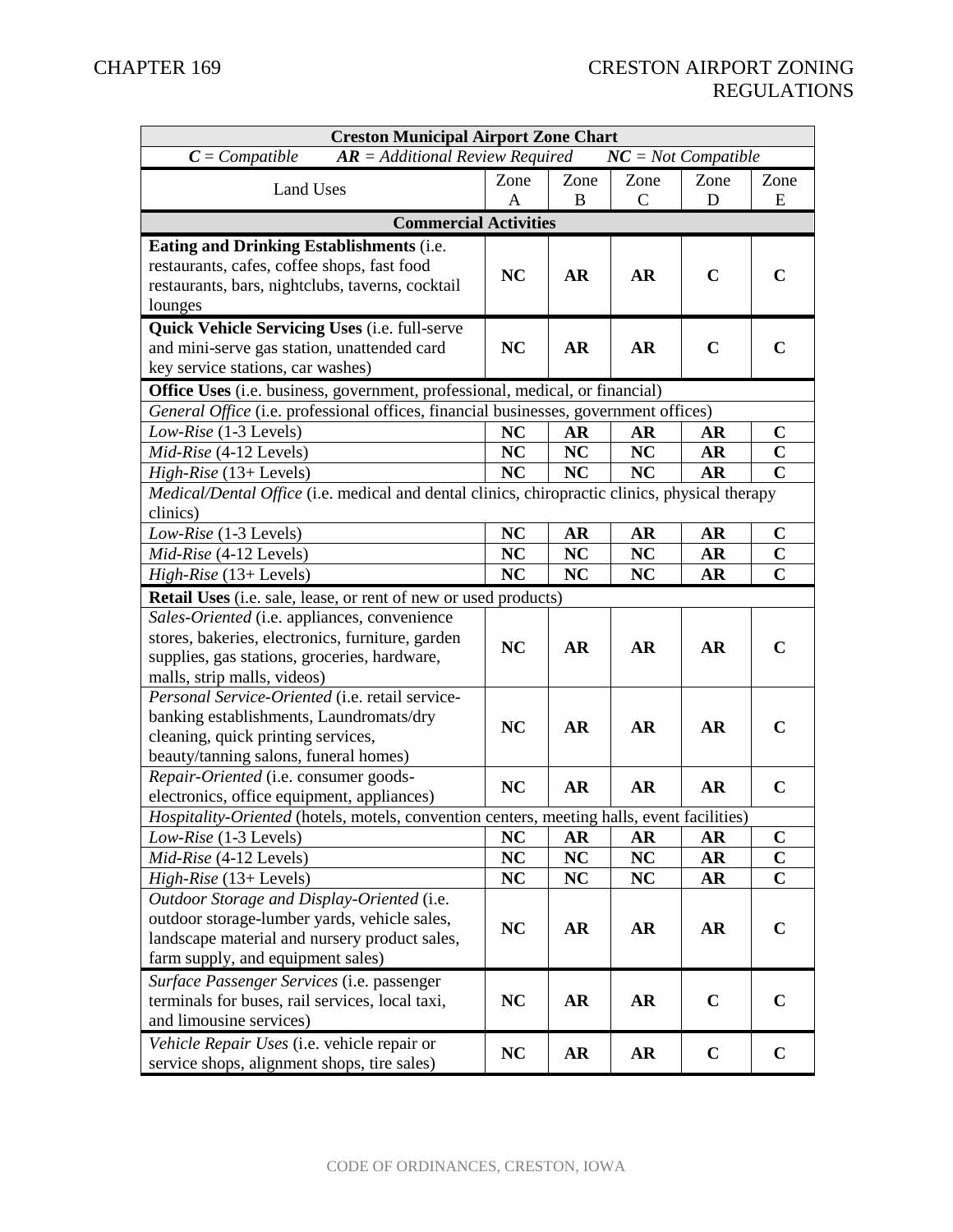| <b>Creston Municipal Airport Zone Chart</b>                                               |           |             |                       |             |             |  |
|-------------------------------------------------------------------------------------------|-----------|-------------|-----------------------|-------------|-------------|--|
| $C = Compute$<br>$AR = Additional Review Required$                                        |           |             | $NC = Not$ Compatible |             |             |  |
| <b>Land Uses</b>                                                                          | Zone      | Zone        | Zone                  | Zone        | Zone        |  |
|                                                                                           | A         | B           | $\mathcal{C}$         | D           | E           |  |
| <b>Industrial/Manufacturing Activities</b>                                                |           |             |                       |             |             |  |
| Industrial Service Uses (i.e. machine shops,                                              |           |             |                       |             |             |  |
| tool repair, towing and vehicle storage,                                                  |           |             |                       |             |             |  |
| building supply yards,                                                                    | <b>NC</b> | <b>AR</b>   | <b>AR</b>             | <b>AR</b>   | $\mathbf C$ |  |
| heating/plumbing/electrical contractors,                                                  |           |             |                       |             |             |  |
| exterminators, janitorial services, fuel oil                                              |           |             |                       |             |             |  |
| distributors, solid fuel yards)                                                           |           |             |                       |             |             |  |
| Manufacturing and Production Uses (i.e. manufacturing, processing, fabrication, packaging |           |             |                       |             |             |  |
| or assembly of goods)                                                                     |           |             |                       |             |             |  |
| Technical/Light Manufacturing (i.e. electrical                                            |           |             |                       |             |             |  |
| components, engineering, scientific and                                                   |           |             |                       |             |             |  |
| research, office, computer hardware/software,                                             | <b>NC</b> | <b>AR</b>   | <b>AR</b>             | <b>AR</b>   | $\mathbf C$ |  |
| optical, pharmaceuticals, printing/photo                                                  |           |             |                       |             |             |  |
| facilities, publishing)                                                                   |           |             |                       |             |             |  |
| General Manufacturing (i.e. manufacturing,                                                |           |             |                       |             |             |  |
| compounding, assembling or treatment of                                                   | <b>NC</b> | <b>AR</b>   | <b>AR</b>             | <b>AR</b>   | $\mathbf C$ |  |
| most articles, materials, or merchandise)                                                 |           |             |                       |             |             |  |
| *Heavy Manufacturing (i.e. concrete and                                                   |           |             |                       |             |             |  |
| asphalt plants, meat packing plants, wet corn                                             | <b>NC</b> | <b>NC</b>   | <b>AR</b>             | <b>AR</b>   | $\mathbf C$ |  |
| milling, manufacturing of animal feed,                                                    |           |             |                       |             |             |  |
| paper/paperboard mills, ethanol plants)                                                   |           |             |                       |             |             |  |
| <b>Mining and Extraction Uses</b>                                                         | <b>NC</b> | NC          | <b>NC</b>             | <b>AR</b>   | $\mathbf C$ |  |
| Salvage Operations (i.e. firms that collect,                                              |           |             |                       |             |             |  |
| store, and dismantle damaged or discarded                                                 | <b>NC</b> | $\mathbf C$ | <b>NC</b>             | $\mathbf C$ | $\mathbf C$ |  |
| vehicles, machinery, appliances, and building                                             |           |             |                       |             |             |  |
| material)                                                                                 |           |             |                       |             |             |  |
| Self-Service Storage Uses (i.e. mini-                                                     | <b>NC</b> | $\mathbf C$ | <b>AR</b>             | $\mathbf C$ | $\mathbf C$ |  |
| warehouses/storage facilities)                                                            |           |             |                       |             |             |  |
| Warehouse and Freight Uses (i.e. major                                                    |           |             |                       |             |             |  |
| wholesale distribution centers, general freight                                           | <b>NC</b> | $\mathbf C$ | AR                    | $\mathbf C$ | $\mathbf C$ |  |
| storage, railroad switching yards, bus/rail care                                          |           |             |                       |             |             |  |
| storage lots, parcel service, grain terminals)                                            |           |             |                       |             |             |  |
| Waste-Related Uses (i.e. recycling centers,                                               |           |             |                       |             |             |  |
| sanitary landfills, waste transfer stations,                                              |           |             |                       |             |             |  |
| composting, energy recovery plants, sanitary                                              | <b>NC</b> | <b>AR</b>   | <b>AR</b>             | <b>AR</b>   | <b>AR</b>   |  |
| and water treatment facilities, hazardous waste                                           |           |             |                       |             |             |  |
| collection sites)                                                                         |           |             |                       |             |             |  |
| Wholesale Sales Uses (i.e. sale, lease, or                                                |           |             |                       |             |             |  |
| rental of products to retailers for industrial,                                           | NC        | AR          | AR                    | <b>AR</b>   | $\mathbf C$ |  |
| institutional, or commercial business users)                                              |           |             |                       |             |             |  |

**\*** Heavy Manufacturing typically has excessive smoke, dust, or hazardous waste.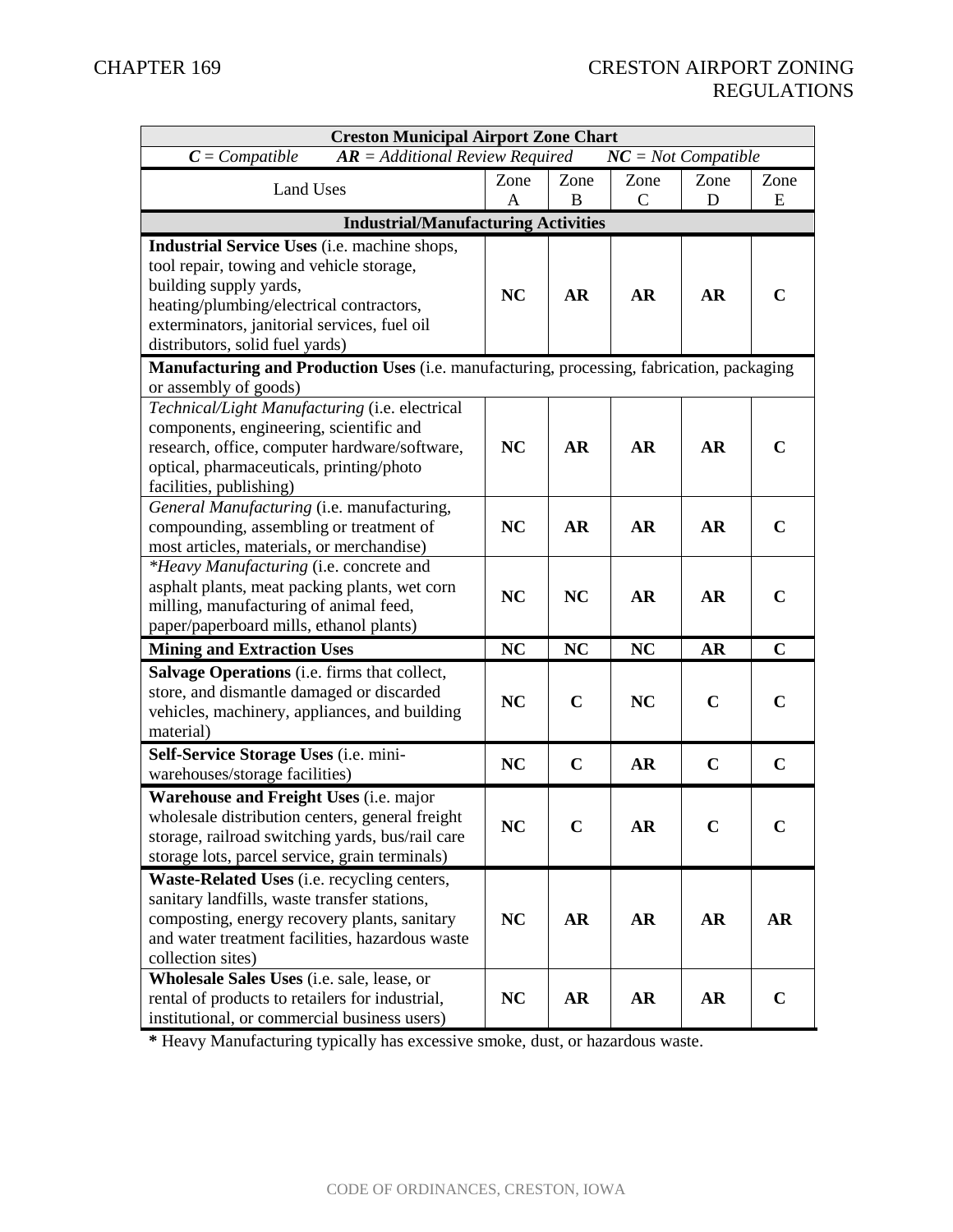| <b>Creston Municipal Airport Zone Chart</b>                                                           |           |           |               |           |             |  |
|-------------------------------------------------------------------------------------------------------|-----------|-----------|---------------|-----------|-------------|--|
| $AR = Additional Review Required$<br>$NC = Not$ Compatible<br>$C = Compute$                           |           |           |               |           |             |  |
| <b>Land Uses</b>                                                                                      | Zone      | Zone      | Zone          | Zone      | Zone        |  |
|                                                                                                       | A         | B         | $\mathcal{C}$ | D         | E           |  |
| <b>Institutional &amp; Civic Activities</b>                                                           |           |           |               |           |             |  |
| <b>Basic Utility Uses</b> (i.e. utility substation                                                    |           |           |               |           |             |  |
| facilities, electrical substations, water and                                                         | <b>NC</b> | AR        | <b>AR</b>     | <b>AR</b> | $\mathbf C$ |  |
| sewer lift stations, water towers)                                                                    |           |           |               |           |             |  |
| College and Universities (i.e. public or                                                              |           |           |               |           |             |  |
| private colleges and universities, technical                                                          | <b>NC</b> | <b>AR</b> | <b>NC</b>     | <b>AR</b> | $\mathbf C$ |  |
| colleges, seminaries)                                                                                 |           |           |               |           |             |  |
| <b>Community Service Uses</b> (i.e. public, nonprofit, or charitable nature providing a local service |           |           |               |           |             |  |
| to the people)                                                                                        |           |           |               |           |             |  |
| General Community Service (i.e. libraries,                                                            |           |           |               |           |             |  |
| museums, transit centers, park and ride                                                               | <b>NC</b> | <b>AR</b> | <b>AR</b>     | <b>AR</b> | $\mathbf C$ |  |
| facilities, senior/community/neighborhood<br>centers, police and fire stations)                       |           |           |               |           |             |  |
| Community Service-Shelter (i.e. transient                                                             |           |           |               |           |             |  |
| housing)                                                                                              | <b>NC</b> | <b>AR</b> | <b>AR</b>     | <b>AR</b> | $\mathbf C$ |  |
| Daycare Uses (i.e. childcare centers, adult                                                           |           |           |               |           |             |  |
| daycare, preschools, after school programs)                                                           | <b>NC</b> | <b>AR</b> | <b>NC</b>     | <b>AR</b> | $\mathbf C$ |  |
| <b>Detention Facilities</b> (i.e. prisons, jails,                                                     |           |           |               |           |             |  |
| probation centers, juvenile detention homes,                                                          | <b>NC</b> | AR        | <b>NC</b>     | <b>AR</b> | $\mathbf C$ |  |
| halfway houses)                                                                                       |           |           |               |           |             |  |
| <b>Educational Facilities</b> (i.e. public and private schools)                                       |           |           |               |           |             |  |
| General Educational Facilities (i.e. public and                                                       |           |           |               |           |             |  |
| private elementary, middle, junior, and senior                                                        |           |           |               |           |             |  |
| high schools including religious, boarding,                                                           | <b>NC</b> | <b>AR</b> | <b>NC</b>     | <b>AR</b> | $\mathbf C$ |  |
| military schools)                                                                                     |           |           |               |           |             |  |
| Specialized Education Facilities (i.e.                                                                |           |           |               |           |             |  |
| specialized trade, business, or commercial                                                            | <b>NC</b> | <b>AR</b> | <b>NC</b>     | <b>AR</b> | $\mathbf C$ |  |
| courses, nondegree-granting schools)                                                                  |           |           |               |           |             |  |
| Hospitals (i.e. hospitals, medical centers)                                                           | <b>NC</b> | <b>AR</b> | <b>NC</b>     | <b>AR</b> | $\mathbf C$ |  |
| Religious Assembly Uses (i.e. churches,                                                               |           |           |               |           |             |  |
| temples, synagogues, mosques, Masonic,                                                                | <b>NC</b> | <b>AR</b> | NC            | <b>AR</b> | $\mathbf C$ |  |
| Eagles, Moose, or Elk lodges)                                                                         |           |           |               |           |             |  |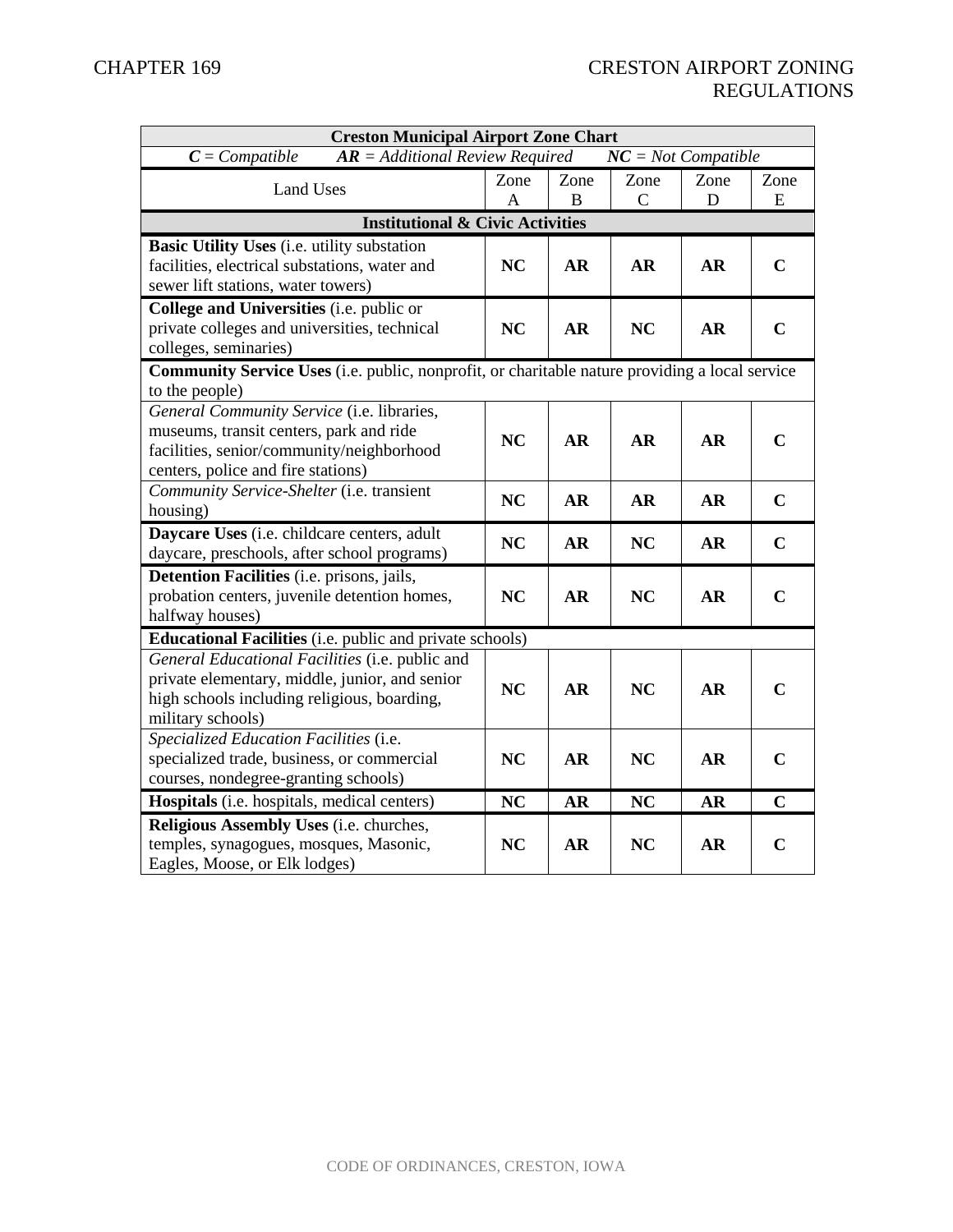| <b>Creston Municipal Airport Zone Chart</b>                                                                                     |                                                                                        |             |                       |             |             |  |
|---------------------------------------------------------------------------------------------------------------------------------|----------------------------------------------------------------------------------------|-------------|-----------------------|-------------|-------------|--|
| $C = Compute$<br>$AR = Additional Review Required$                                                                              |                                                                                        |             | $NC = Not$ Compatible |             |             |  |
| <b>Land Uses</b>                                                                                                                | Zone<br>A                                                                              | Zone<br>B   | Zone<br>$\mathsf{C}$  | Zone<br>D   | Zone<br>E   |  |
| <b>Infrastructure Activities</b>                                                                                                |                                                                                        |             |                       |             |             |  |
| <b>Communication Transmission Facility Uses</b><br>(i.e. broadcast, wireless, point to point,<br>emergency towers and antennae) | <b>NC</b>                                                                              | <b>AR</b>   | <b>NC</b>             | <b>AR</b>   | <b>AR</b>   |  |
| Parking Uses (i.e. ground lots, parking<br>structures)                                                                          | <b>AR</b>                                                                              | $\mathbf C$ | <b>AR</b>             | $\mathbf C$ | $\mathbf C$ |  |
| <b>Transportation Uses</b> (i.e. highways,<br>interstates, local and county roads)                                              | <b>AR</b>                                                                              | $\mathbf C$ | $\mathbf C$           | $\mathbf C$ | $\mathbf C$ |  |
| <b>Utility Uses</b> (i.e. solar power generation<br>equipment, wind generators, wind farms)                                     | <b>NC</b>                                                                              | <b>AR</b>   | <b>NC</b>             | <b>AR</b>   | <b>AR</b>   |  |
|                                                                                                                                 | <b>Agricultural Uses</b> (i.e. commercial cultivation of plants, livestock production) |             |                       |             |             |  |
| Plant-related (i.e. crop farming, vegetable,<br>fruit, and tree, wholesale plan nurseries)                                      | <b>AR</b>                                                                              | <b>AR</b>   | <b>AR</b>             | $\mathbf C$ | $\mathbf C$ |  |
| Animal-related (i.e. livestock operations, dairy<br>farms, horse farms)                                                         | <b>AR</b>                                                                              | <b>AR</b>   | <b>AR</b>             | $\mathbf C$ | $\mathbf C$ |  |
| Resident-related (i.e. single-family home,<br>mobile home if converted to real property and<br>taxed)                           | <b>NC</b>                                                                              | <b>AR</b>   | <b>AR</b>             | <b>AR</b>   | $\mathbf C$ |  |
| Facility-related (i.e. fuel bulk<br>storage/pumping facility, grain elevator,<br>livestock/seed/grain sales)                    | NC                                                                                     | <b>AR</b>   | <b>AR</b>             | <b>AR</b>   | <b>AR</b>   |  |
| <b>Floodplains</b>                                                                                                              | <b>AR</b>                                                                              | AR          | <b>AR</b>             | $\mathbf C$ | $\mathbf C$ |  |
| Water Bodies (i.e. open bodies containing water)                                                                                |                                                                                        |             |                       |             |             |  |
| Man-made resources (i.e. mining and<br>extraction, water detention ponds, wetlands)                                             | <b>NC</b>                                                                              | <b>AR</b>   | <b>AR</b>             | <b>AR</b>   | <b>AR</b>   |  |
| Naturally occurring (i.e. lakes, ponds, prairie<br>pot holes, rivers, streams, wetlands)                                        | NC                                                                                     | <b>AR</b>   | <b>AR</b>             | $\mathbf C$ | $\mathbf C$ |  |
| <b>Wildlife Preservation Areas (i.e. petting</b><br>zoos, wildlife rehabilitation centers, zoos)                                | NC                                                                                     | <b>AR</b>   | <b>NC</b>             | <b>AR</b>   | $\mathbf C$ |  |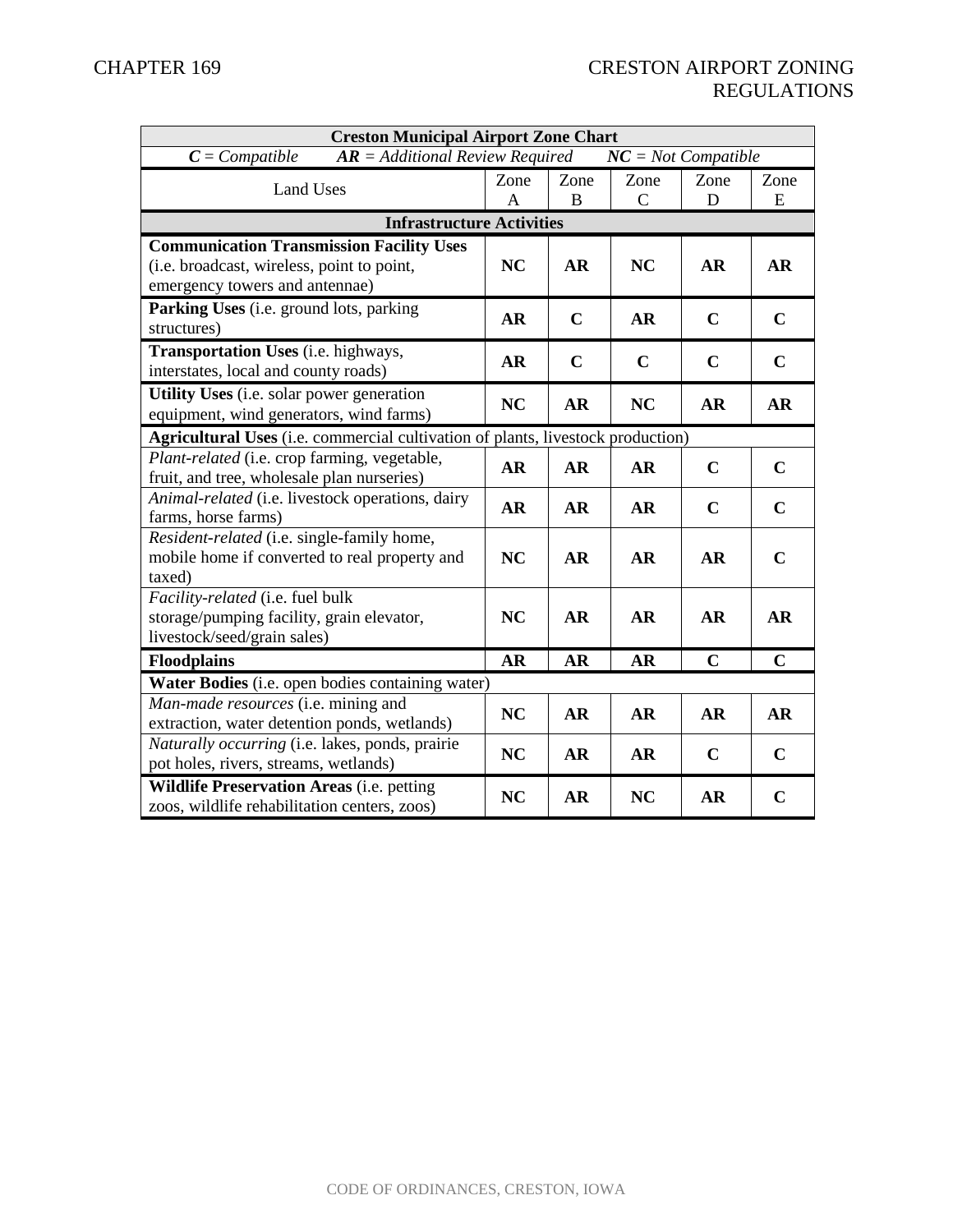| <b>Creston Municipal Airport Zone Chart</b>                                                                                         |           |           |           |                       |                             |  |
|-------------------------------------------------------------------------------------------------------------------------------------|-----------|-----------|-----------|-----------------------|-----------------------------|--|
| $AR = Additional Review Required$<br>$C = Compute$                                                                                  |           |           |           | $NC = Not$ Compatible |                             |  |
| Land Uses                                                                                                                           | Zone<br>A | Zone<br>B | Zone<br>C | Zone<br>D             | Zone<br>E                   |  |
| <b>Parks and Recreation Activities</b>                                                                                              |           |           |           |                       |                             |  |
| <b>Commercial Recreational Uses</b> (i.e. facilities used for physical exercise, recreation, or<br>culture)                         |           |           |           |                       |                             |  |
| <i>Outdoor</i> (i.e. campgrounds, tennis/swimming<br>facilities, drive-in theaters, skating rinks,<br>pavilions, amphitheaters)     | NC        | <b>AR</b> | <b>AR</b> | <b>AR</b>             |                             |  |
| Indoor (i.e. physical fitness centers, health<br>clubs, bowling alleys, skating rinks, billiard<br>halls, arcades, indoor theaters) | NC        | <b>AR</b> | NC        | <b>AR</b>             | $\mathbf C$                 |  |
| Golf (i.e. golf driving ranges, outdoor<br>miniature golf, 9+ hole courses)                                                         | <b>NC</b> | <b>AR</b> | <b>NC</b> | C                     | C                           |  |
| <b>Utility Uses</b> (i.e. amusement/theme parks,<br>fairgrounds, racetracks, sports arenas)                                         | NC        | <b>AR</b> | NC        | <b>AR</b>             | <b>AR</b>                   |  |
| Parks (i.e. aquatic, mini, private, sports,<br>neighborhood, school, community)                                                     | NC        | <b>AR</b> | <b>AR</b> | $\mathbf C$           | $\mathcal{C}_{\mathcal{C}}$ |  |
| Casino                                                                                                                              | <b>NC</b> | <b>NC</b> | <b>NC</b> | <b>AR</b>             | C                           |  |

**169.07 AIRPORT ZONING ORDINANCE ADMINISTRATION.** As stated in Section 329.13, *Iowa Code*, all airport zoning regulations adopted under this ordinance shall provide for the administration and enforcement of such regulations by an administrative agency of which shall be the Airport Zoning Administrator. However, in no case, shall such administrative agency be or include any member of the Airport Board of Adjustment. The duties of any administrative agency designated pursuant to the *Iowa Code* of this ordinance shall not include any of the powers herein delegated to the Airport Board of Adjustment.

It shall be the duty of the Airport Zoning Administrator referred to herein as the "Zoning Administrator", to administer and enforce the regulations prescribed herein. The Zoning Administrator will be the first point of contact on the Creston Airport Zoning Ordinance regulations, in terms of enforcing zoning regulations.

Applications for permits and variances from the Airport Zoning Ordinance shall be made to the Zoning Administrator upon forms furnished by the Zoning Administrator. Applications for the action by the Airport Board of Adjustment shall be forthwith transmitted by the Zoning Administrator should an applicant request review. Permit applications shall be promptly considered and either granted or denied by the Airport Zoning Administrator according to the regulations prescribed herein.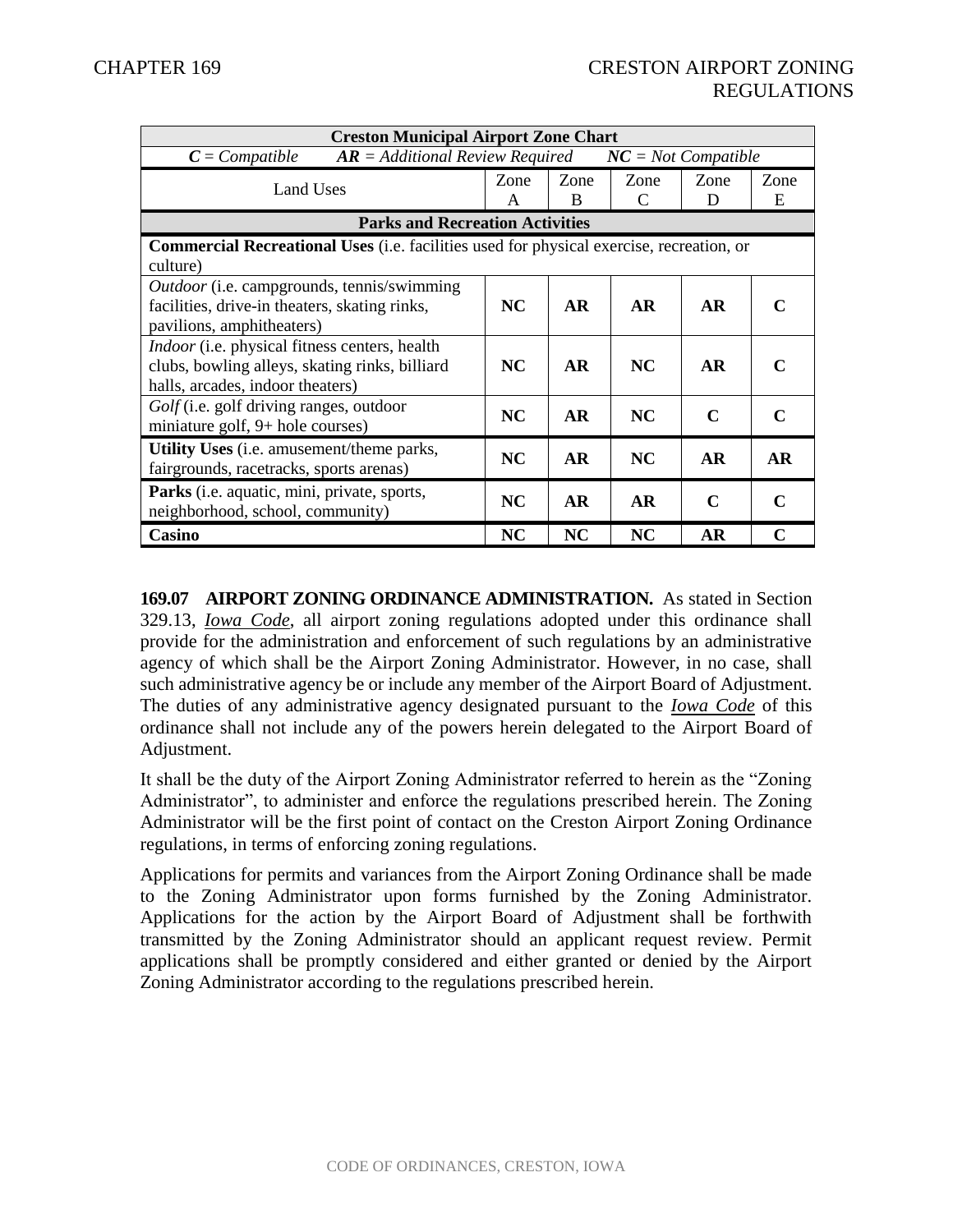**169.08 AIRPORT ZONING PERMITS.** Buildings or other structures located within the Creston Municipal Airport land use and height overlay zoning area as defined within this ordinance shall not be erected, moved, added to, or structurally altered without an airport zoning permit issued by the Zoning Administrator. Airport zoning permits may be reviewed and granted in conjunction with or supplemental to a City of Creston zoning permit or regulations. City of Creston zoning permits and regulations only apply to property within the corporate limits of the City of Creston.

It shall be the duty of the applicant to provide the Airport Zoning Administrator with sufficient information to evaluate the proposed action. This information shall include but not be limited to the following as noted in the *Compatible Land Use Planning Checklist & Permit Application*:

- 1. Contact information including applicant and engineer/architect information.
- 2. Structure information and/or type of construction.
- 3. Site information (a site plan consistent with the city's zoning regulations).
- 4. Drawing information.
- 5. Identify current and potential compatibility concerns.
- 6. Develop compatible criteria.
- 7. Additional considerations/land use concerns.

The Zoning Administrator shall evaluate the proposal based upon information provided by the applicant. The Zoning Administrator shall approve the permit if after evaluation, the proposed project is found to be adequately compatible. Should the proposed project be found to be incompatible after review, the Zoning Administrator shall deny the permit. Should the permit be denied, the applicant shall have the right to request an appeal as prescribed in this ordinance. Any airport zoning permit shall be null and void if the purpose for which the permit is issued has not commenced within one (1) year from the date of issuance. Should the activity not be commenced within that time, a new zoning permit shall be required.

**169.09 HAZARDOUS MARKINGS AND LIGHTING.** This section provides for safe aircraft operations, as well as the health, safety, and welfare of individuals on the ground within the vicinity of the airport by identifying lighting and marking requirements. Lighting and marking requirements will be determined through an FAA 7460-1 airspace analysis. The owner of any structure, object, natural vegetation, or terrain is hereby required to install, operate, and maintain such markers, lights, and other aids to navigation necessary to indicate to the aircraft operators in the vicinity of an airport the presence of an airport hazard. Hazardous markers and lights shall be installed, operated, and maintained at the expense of the municipality.

**169.10 AIRSPACE HEIGHT LIMITATIONS.** Except as otherwise provided in this chapter, no structure shall be erected, altered, or maintained, and no tree shall be grown, altered, or maintained, and no tree shall be allowed to grow in any zone created by this chapter to a height in excess of the applicable height limit herein established for such zones.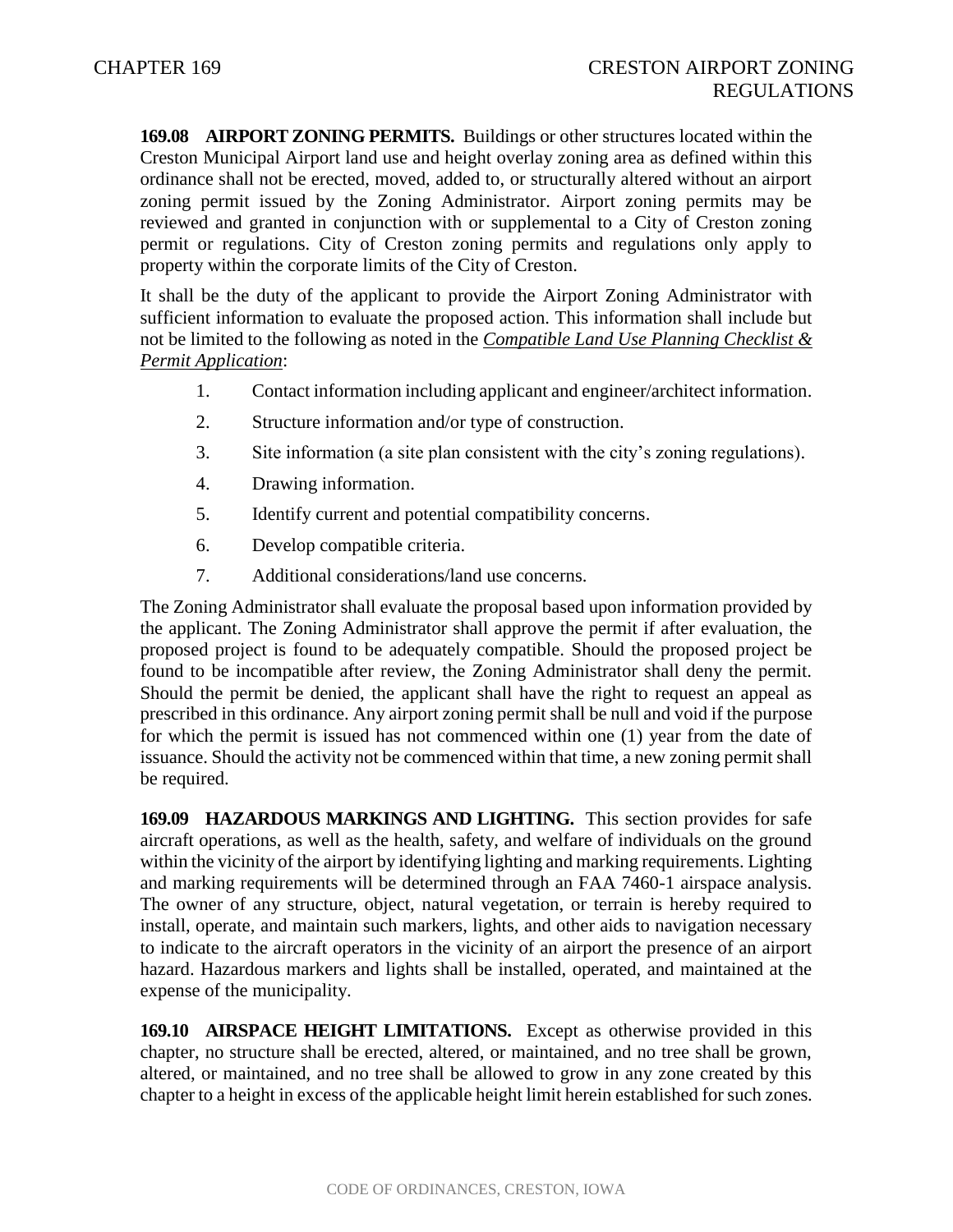Such applicable height limitations are hereby established for each of the zones in question as follows:

1. Utility Runway Visual Approach Zone. Slopes twenty (20) feet outward for each foot upward beginning at the end of and at the same elevation as the primary surface and extending to a horizontal distance of 5,000 feet along the extended runway centerline.

2. Utility Runway Nonprecision Instrument Approach Zone. Slopes thirtyfour (34) feet outward for each foot upward beginning at the end of and at the same elevation as the primary surface and extending to a horizontal distance of 10,000 feet along the extended runway centerline.

3. Transitional Zones. Slopes seven (7) feet outward for each foot upward beginning at the sides of and at the same elevation as the primary surface and the approach surface, and extending to a height of 150 feet above the airport elevation which is 1,450.00 feet above mean sea level. In addition to the foregoing, there are established height limits sloping seven (7) foot outward for each foot upward beginning at the sides of and at the same elevation as the approach surface, and extending where they intersect the conical surface. Where the precision instrument runway approach zone projects beyond the conical zone, there are established height limits sloping seven feet outward for each foot upward beginning at the sides of and at the same elevation as the approach surface, and extending a horizontal distance of 5,000 feet measured at 90 degree angles to the extended runway centerline.

4. Horizontal Zone. Established at 150 feet above the airport elevation or at a height of 1,450.00 feet above mean sea level.

5. Conical Zone. Slopes twenty (20) feet outward for each foot upward beginning at the periphery of the horizontal zone and at 150 feet above the airport elevation and extending to a height of 350 feet above the airport elevation.

6. Increase in Elevation of Structures. No structure shall be erected that raises the published minimum descent altitude or decision height for an instrument approach to any runway, nor shall any structure be erected that cause the minimum obstruction clearance altitude or minimum en route altitude to be increased on any Federal airway in the County.

# **169.11 AIRPORT BOARD OF ADJUSTMENT.**

1. There is hereby created an Airport Board of Adjustment to have and exercise the following powers: (1) to hear and decide appeals from any order, requirement, decision, or determination made by the Zoning Administrator in the enforcement of this chapter; (2) to hear and decide special exemptions to the terms of this chapter upon which such Airport Board of Adjustment under such regulations may be required to pass; and (3) to hear and decide specific variances.

2. The Airport Board of Adjustment shall consist of five (5) members, two (2) appointed by the City of Creston, two (2) appointed by Union County, and one (1)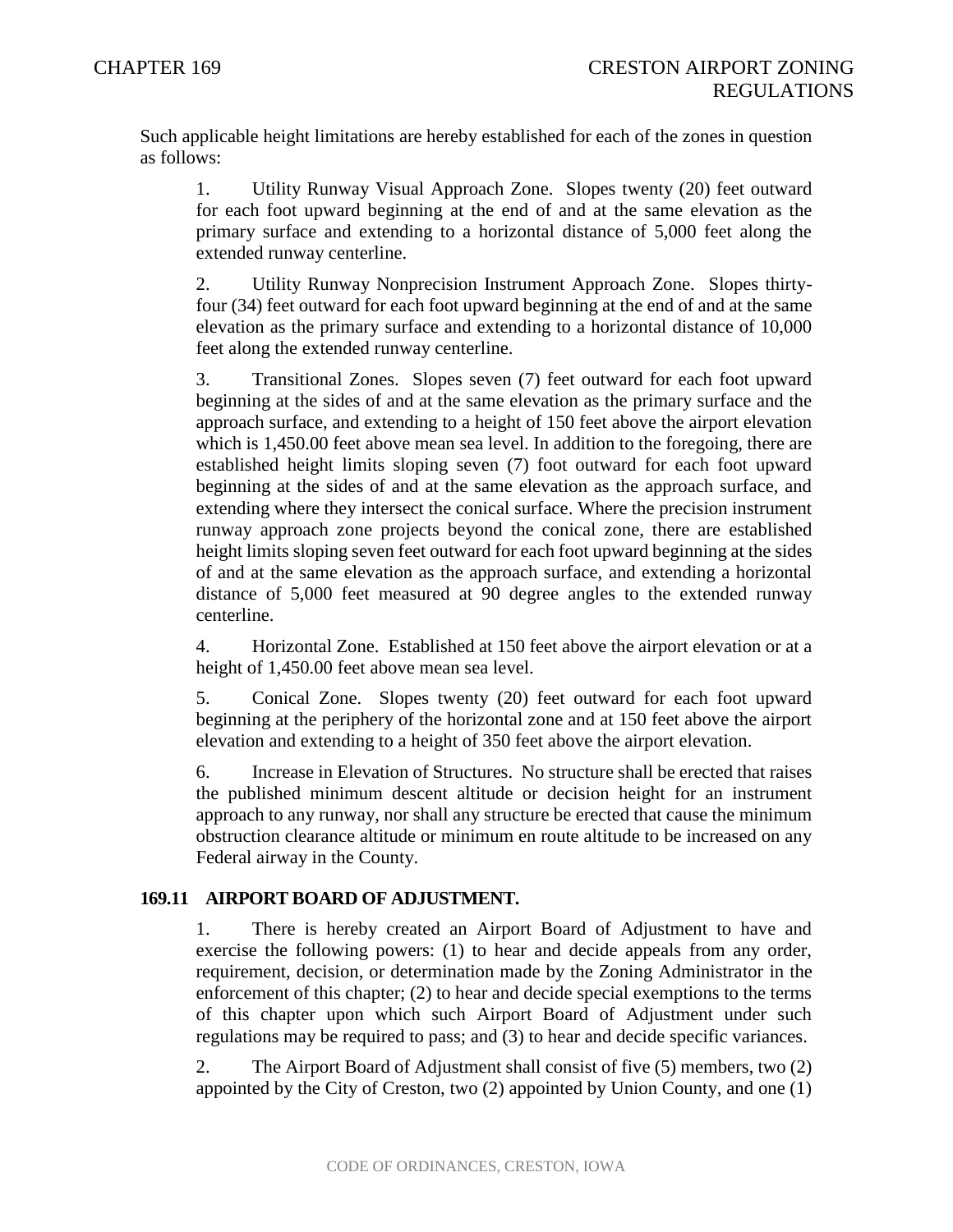additional member to be selected by the members of the Airport Board of Adjustment. The terms of the members of the Airport Board of Adjustment shall be five (5) years, excepting that when the board shall first be created, one of the members appointed by each municipality shall be for a term of two (2) years and one for a term of (4) four. Vacancies shall be filled for the unexpired term of any member whose office becomes vacant in which the member was selected. Members shall be removable by the appointing authority for cause, upon written charges after a public hearing.

3. The Airport Board of Adjustment shall adopt rules for its governance and in harmony with the provisions of this chapter. Meetings of the Board shall be held at the call of the chairperson and at such other times as the Airport Board of Adjustment may determine. The Chairperson, or in the absence of the Chairperson, the acting Chairperson may administer oaths and compel the attendance of witnesses. All meetings of the Board of Adjustment shall be public. The Airport Board of Adjustment shall keep minutes of its proceedings, showing the vote of each member upon each question, or if absent or failing to vote, indicating such fact, and shall keep records of its examinations, and other official actions, all of which shall immediately be filed in the office of the Clerk and on due cause shown.

4. The Airport Board of Adjustment shall make written findings of facts and conclusions of law giving facts upon which it acted and its legal conclusions from such facts upon which it acted and its legal conclusions from such facts in reversing, affirming or modifying any order, requirement, decision or determination which comes before it under the provisions of this chapter.

5. The concurring vote of a majority of the members of the Airport Board of Adjustment shall be sufficient to reverse any order, requirement, decision, or determination of the Zoning Administrator or to decide in favor of the applicant, on any matter upon which is required to pass under this chapter, or to effect variation to this chapter.

**169.12 VARIANCES.** In accordance with Section 329.11, *Iowa Code*, any person desiring to erect, alter, or increase the height of any structure, object, or to permit the growth of any natural vegetation, or otherwise use the person's property in violation of airport zoning regulations adopted under this ordinance, may apply to the Airport Board of Adjustment for a variance from such zoning regulations. The application for variance shall be accompanied by a determination from the Federal Aviation Administration as to the effect of the proposal on the operation of air navigation facilities and the safe, efficient use of navigable airspace as determined applicable by the Zoning Administrator. Such variances shall be allowed where a literal application or enforcement of the regulations would result in practical difficulty or unnecessary hardship and the relief granted would not be contrary to the public interest, but would do substantial justice and be in accordance with the spirit of the regulations and this chapter; provided, however, that any such variance may be allowed subject to any reasonable conditions that the Airport Board of Adjustment may deem necessary to effectuate the purposes of this Ordinance.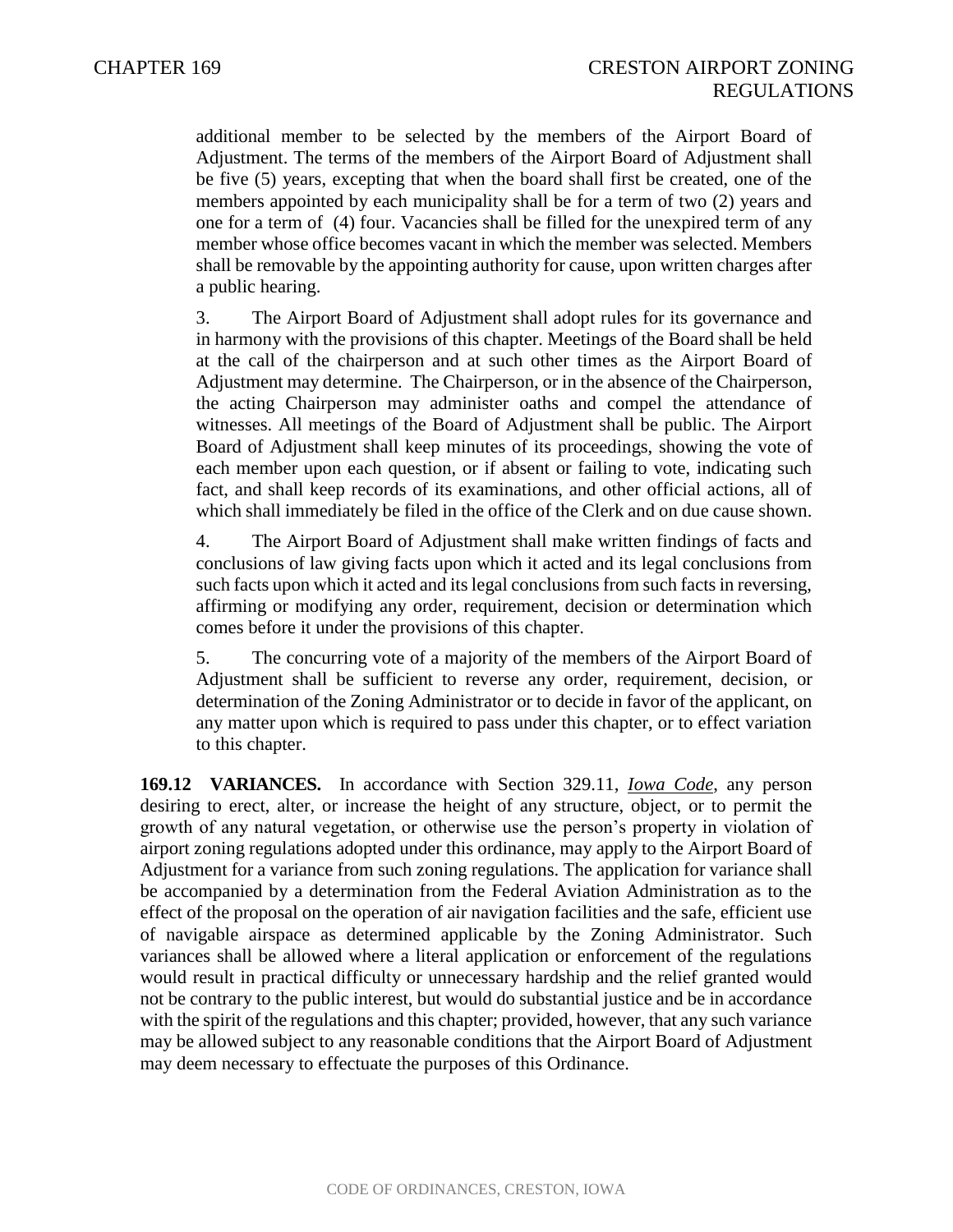No application for variance to the height requirements of this Ordinance may be considered by the Airport Board of Adjustment unless a copy of the application has been submitted to the Iowa Department of Transportation Aeronautics Division for advice as the aeronautical efforts for the variance. If the Iowa Department of Transportation Aeronautics Division does not respond to the application within twenty-five (25) working days, excluding weekends and holidays after receipt, the Airport Board of Adjustment may act on its own to grant or deny said application. Any application for variance other than for height restrictions, must be submitted to the Zoning Administrator for an opinion as to the aeronautical effects of the variance before the application may be considered by the Airport Board of Adjustment.

# **169.13 APPEALS.**

1. Any person aggrieved or any taxpayer affected by any decision of the Zoning Administrator made in the administration of this chapter may appeal to the Airport Board of Adjustment.

2. All appeals hereunder must be taken within a reasonable time as provided by the rules of the Airport Board of Adjustment by filing with the Zoning Administrator a notice of appeal specifying the grounds thereof. The Zoning Administrator shall forthwith transmit to the Airport Board of Adjustment all the papers constituting the record upon which the action appealed from was taken.

3. An appeal shall stay all proceedings in furtherance of the action appealed from unless the Zoning Administrator certifies to the Airport Board of Adjustment, after the notice of appeal has been filed with it, that by reason of the facts stated in the certificate a stay would be the opinion of the Zoning Administrator cause imminent peril to life or property. In such case, proceedings shall not be stayed except by the order of the Airport Board of Adjustment on notice to the Zoning Administrator and on due cause shown.

4. The Airport Board of Adjustment shall fix a reasonable time for hearing appeals, give public notice and due notice to the parties in interest, and decide the same within a reasonable time. Upon the hearing, any party may appear in person or by agent or by attorney.

5. The Airport Board of Adjustment may, in conformity with the provisions of this chapter, reverse or affirm, in whole or in part, or modify the order, requirement, decision or determination appealed from and may make such order, requirement, decision or determination as may be appropriate under the circumstances.

**169.14 JUDICIAL REVIEW.** Any person aggrieved, or any taxpayer affected, by any decision of the Airport Board of Adjustment, may appeal to the Iowa District Court as provided in the Code of Iowa, Section 414.15.

**169.15 PENALTIES AND FINES.** In accordance with Section 329.14, Iowa Code, each violation of this ordinance or of any regulation, order, or ruling promulgated hereunder shall constitute a simple misdemeanor. Any violation of the Creston Municipal Airport Height and Land Use Zoning Ordinance shall be subject to the same fines and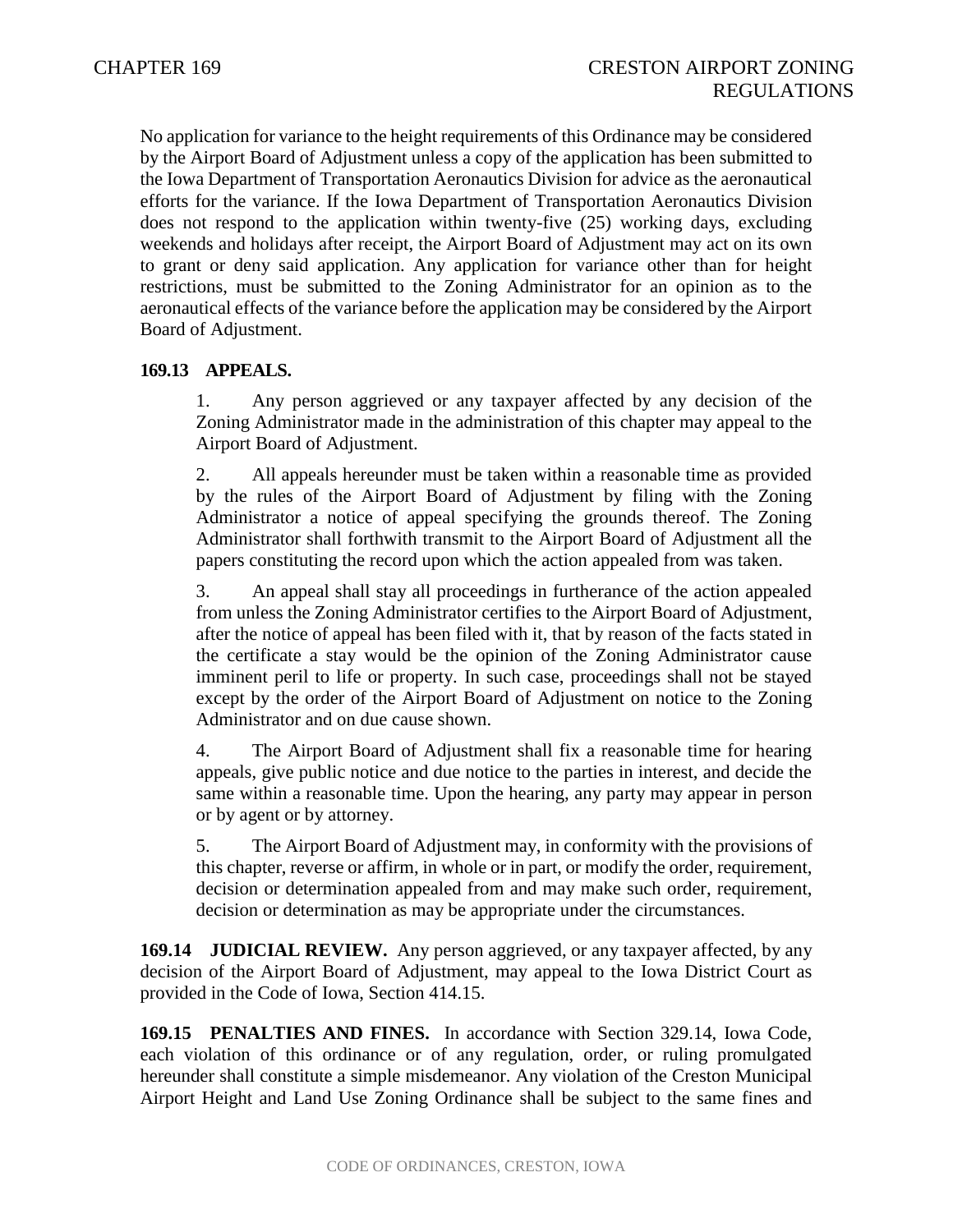penalties as a zoning violation, as stated in 165.09 of the Creston Code of Ordinances. The violation of any of the provisions of this ordinance shall constitute a misdemeanor. Each day a violation continues to exist shall constitute a separate offense.

**169.16 AIRPORT ZONING COMMISSION.** In adopting, amending, and repealing airport zoning regulations under this chapter the governing body of the City of Creston shall follow the procedure in sections 414.4 and 414.6 and the Board of Supervisors for Union County shall follow the procedure in sections 335.6 and 335.8 of the Iowa Code. The appointed commission shall be known as the Airport Zoning Commission. The Airport Zoning Commission shall consist of two (2) members from both the City of Creston and Union County and one additional member to act as chairperson and to be selected by a majority vote of the members selected by the members of the Airport Zoning Commission. The terms of the members of the Airport Zoning Commission shall be for six (6) years excepting that when the board is first created, one of the members appointed by the City of Creston and Union County shall be appointed for a term of two years and one for a term of four years. Members may be removed for cause by the appointing authority upon written charges after public hearing. Vacancies shall be filled for the unexpired term of any member whose office becomes vacant in the same manner in which the member was selected.

# **169.17 NONCONFORMING USE.**

1. Regulations Not Retroactive. The regulations prescribed by this chapter shall not be constructed to require the removal, lowering or other changes or alternation of any structure, tree, or use of land legally not conforming to the regulations as of the effective date of the ordinance codified by this chapter, or otherwise interfere with the continuance of legal nonconforming uses. Nothing contained herein shall require any change in the construction, alteration or intended use of any structure or piece of property, the construction, alteration, or use of which was legally begun prior to the effective date of the ordinance codified by this chapter, and is diligently prosecuted.

2. Marking and Lighting. Notwithstanding the preceding subsection the owner of any existing nonconforming structure or tree is hereby required to permit the installation, operation and maintenance thereon of such markers and lights as shall be deemed necessary by the Chairperson, Airport Commission, to indicate to the operations of aircraft in the vicinity of the airport the presence of such airport obstruction. Such markers and lights shall be installed, operated, and maintained at the expense of the City.

### **169.18 PERMITS.**

1. Nothing contained in any of the foregoing exceptions shall be construed as permitting or intending to permit any construction or alteration of any structure or growth of any tree in excess of any of the height limits established by this chapter except as set forth in Subsection 169.10.